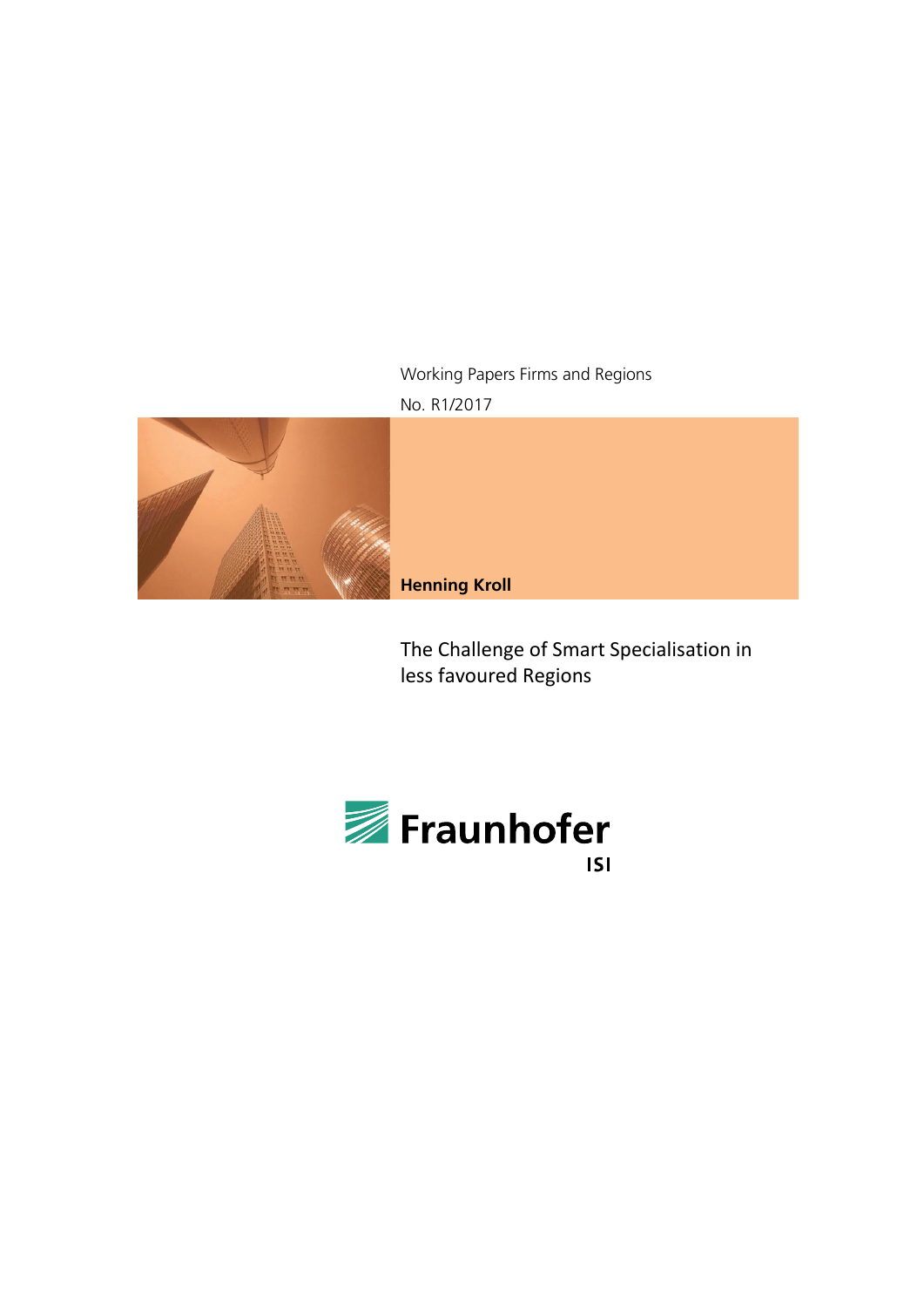Contact: Fraunhofer Institute for Systems and Innovation Research ISI Competence Center "Policy – Industry – Innovation" Breslauer Strasse 48 76139 Karlsruhe, Germany Phone: +49 / 721 / 6809-138 Fax: +49 / 721 / 6809-176 E-Mail: christine.schaedel@isi.fraunhofer.de URL: www.isi.fraunhofer.de

Karlsruhe 2017 ISSN 1438-9843

ī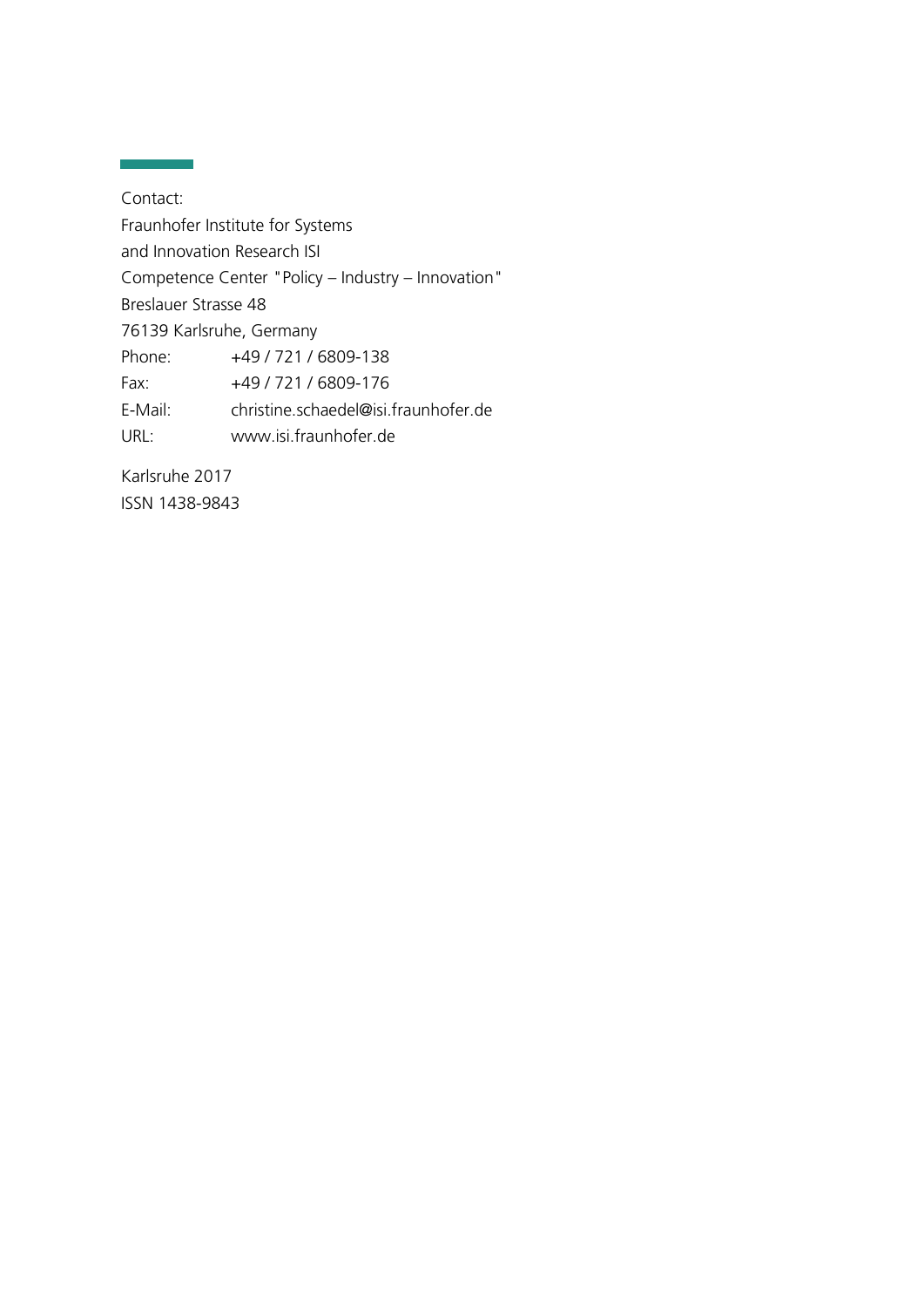# **Contents**

# Page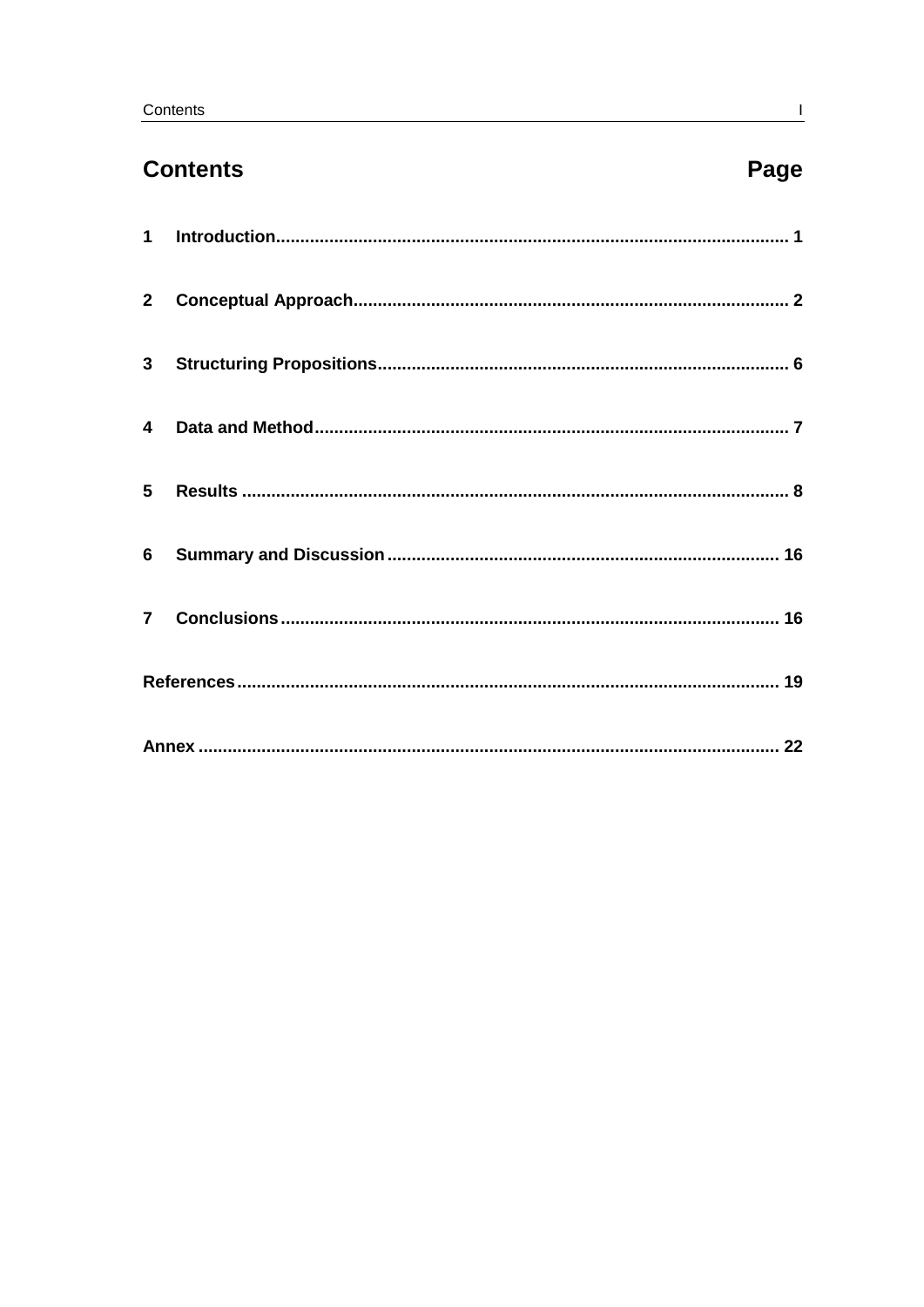# **Figures**

| Figure 1:  | Need for Extra-regional R&D Supply, Prospective R&D Markets                                                           |  |
|------------|-----------------------------------------------------------------------------------------------------------------------|--|
| Figure 2:  |                                                                                                                       |  |
| Figure 3:  | Type of interregional collaboration actually reported by                                                              |  |
| Figure 4:  | Focus of entrepreneurial discovery processes, as reported by                                                          |  |
| Figure 5:  | Policy fields in which respondents foresee a potential impact of                                                      |  |
| Figure 6:  | Policy fields in which respondents perceive a actual                                                                  |  |
| Figure 7:  | Extent to which respondents believe that EDP will help to better                                                      |  |
| Figure 8:  | Main drivers of EDP by organisational type (average rank)  13                                                         |  |
| Figure 9:  | Relevance of participation in EDP: start-ups and future<br>entrepreneurs (upper chart) and multinational subsidiaries |  |
| Figure 10: | Focus of entrepreneurial discovery processes, compared by                                                             |  |
| Figure 11: | Purpose of coordination of different funding sources, as                                                              |  |
| Figure A1: | Coverage of European Regions by 2016 Fraunhofer Survey 22                                                             |  |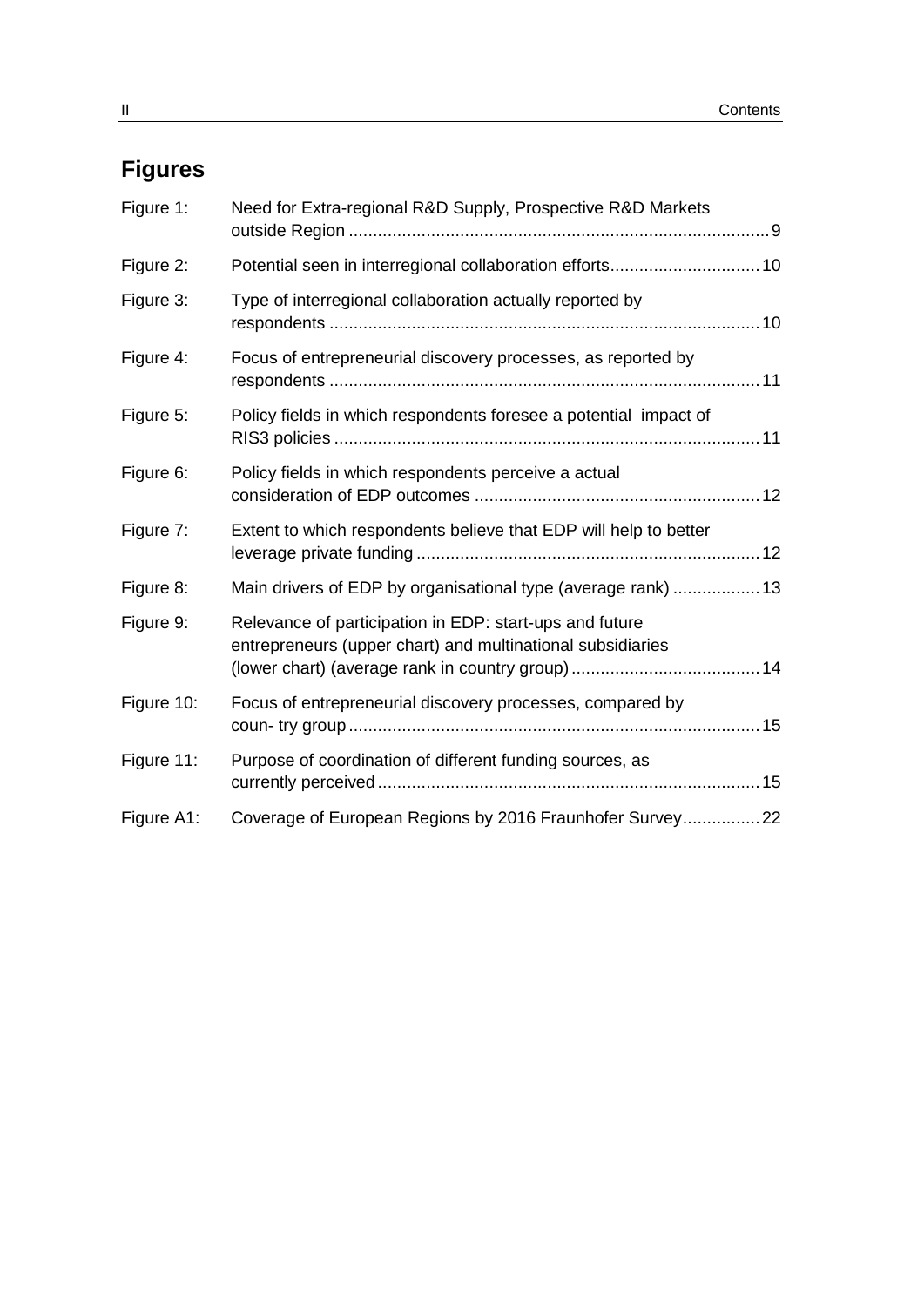## <span id="page-4-0"></span>**1 Introduction**

Inherent in its conception, the smart specialisation approach carries an intrinsic tension between its alleged place-based nature at the meso-level of regions and the fact that it was derived from theoretical premises that derive from the analysis of competition between nations (Foray et al. 2009; 2011). Implicitly, therefore, it presupposes a certain degree of completeness and variety in economic and innovation systems as is commonly assumed in international comparative analysis between nations – debatable as this suggestion may in itself be. Obviously, the actual innovation systems of European regions are often much more fragmented (Capello and Kroll 2016; Isaksen 2014; Kroll 2015; Technopolis et al. 2012; Tödtling and Trippl 2005).

At the same time, it borrows concept of exploration and discovery from the analysis of the world of business (Hausman and Rodrik 2003) which cannot easily be transferred to the world of governance, leave alone government. While, possibly, it can most easily be read as promoting the public triggering of such processes where their absence constitutes an obstacle to economic development and their better guidance in others (Landabaso 2012; 2014), this ambition is neither an easy task in practice nor theoretically very well understood to start with. Overall, there has been limited differentiation between processes that are merely discursive and those that amount to actual co-creation and joint discovery.

Nonetheless, the proposition the concept makes is undisputedly geographic and refers back to earlier work of Asheim et al. (2006) and others. Moreover, it is a basic insight of political science that without at least temporary co-location of relevant actors that enables the exchange of tacit knowledge (Nonaka and Takeuchi 1995), the creation of new, lasting policy arenas (Kuhlmann 2001) or genuine interactive processes of entrepreneurial discovery can hardly be achieved without a 'shared space for emerging relationships' (Nonaka et al. 2005). Moreover, without the conscious framing networking and interaction in a defined regional framework, the resulting processes of technological and economic cross-fertilisation would only accidentally follow a place-based logic (Barca 2009; Maskell et al. 2006), as most economic players do not strategically plan based on or limited by these inherently political, categories of constituency and spatial delineation.

Politically, this conscious, discursive anchoring of economic actors that would otherwise not (sufficiently) consider their geographic environment (Bathelt et al. 2004; Barthelt 2008) and to use discursive formats to shape joint expectations and strategies that allow business ambitions and political objectives to be met at the same time might thus well be read as a, if not the key potential of the smart specialisation approach. If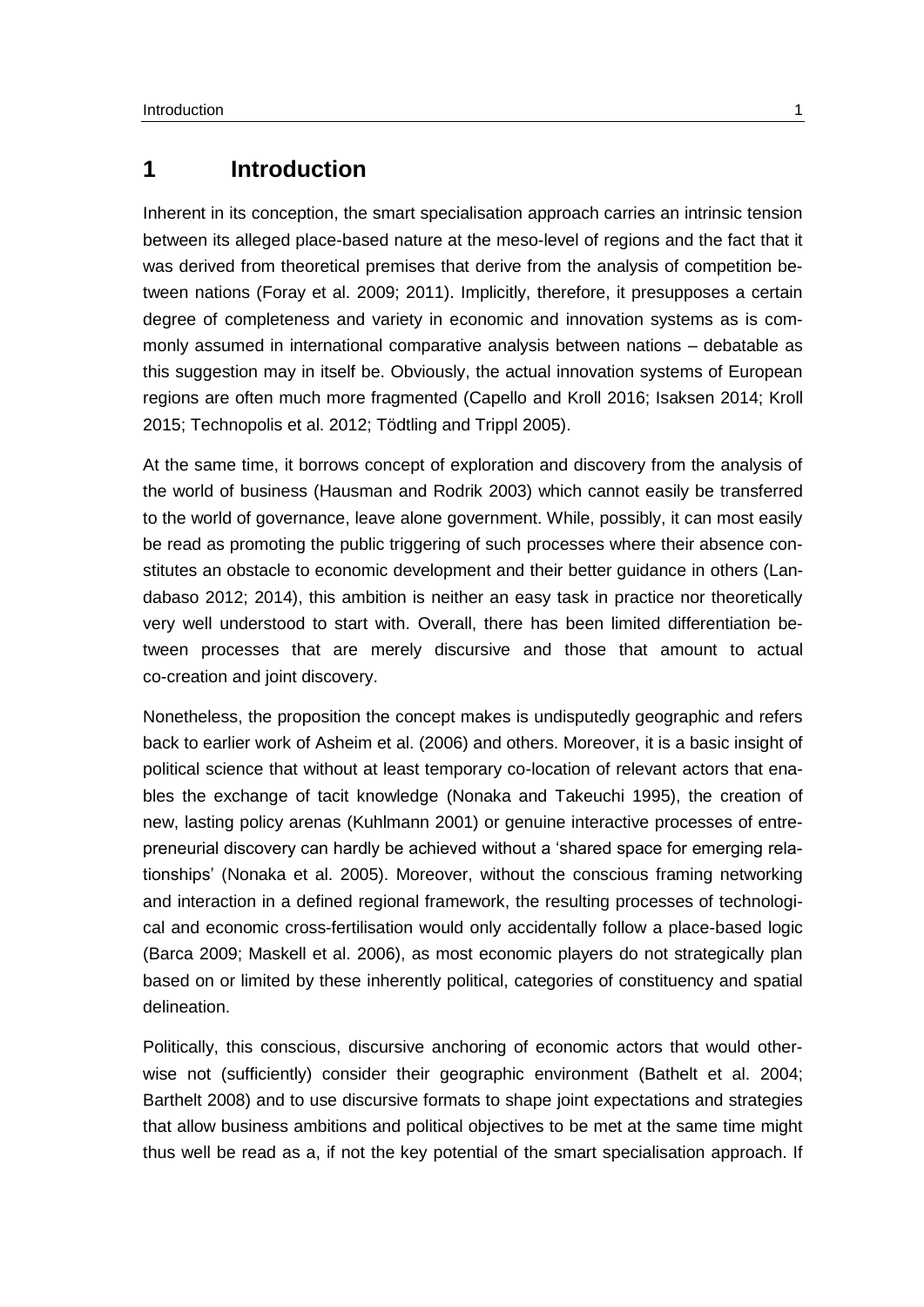processes of entrepreneurial discovery (or debates about such) can serve to harness business interests for local development and create better interfaces between local challenges and interregional, market-driven momentum much would have been achieved (Foray et al. 2009; 2011).

In the first years of the smart specialisation agenda, however, this potential has been underutilised and – if at all – insufficiently discussed. In the light of legal, ex-ante obligations, many regional actors have considered mostly that and on what – but not comprehensively why they should specialise (Capello and Kroll, 2006; Kroll 2015). At the same time, the potential of bottom-up, discursive approaches has not always been appreciated by all responsible governments and for many was inherently new and problematic (Iacobucci 2014; Kroll 2015). In many regions, therefore a transformation of mere talks on strategy into actual processes of new path development has arguably not been achieved.

At the same time, the European Commission's discourse has drifted towards a conception of smart specialisation as a 'new industrial policy' based on networks of leading regions along value chains. Seeing the difficulties in many other places and lacking ideas how a less than effective cohesion policy can be pursued on a broader basis (Mohl and Hagen 2010; Kroll, 2015), joint discovery and economically relevant collaborative actions gravitate towards those regions in which there is a sufficiently diversified economic basis and sufficient prior momentum – both intra-regionally and between regions (Vanguard Initiative 2016).

In light of these developments, this paper will maintain that a smart specialisationbased industrial policy of creating a framework architecture among the best is a necessary, yet can by no means be a sufficient condition to leverage all place-based potentials for a process of industrial transformation across the European Union. Too many jobs and sites of production lie elsewhere. At the same time, most firms include less developed regions in their considerations as markets and application environments and so should policy.

## <span id="page-5-0"></span>**2 Conceptual Approach**

### *Observations on current Smart Specialisation Activities*

From a conceptual angle, this paper draws on two main observations on the smart specialisation approach as it has been outlined in the initial as well as the recent debate.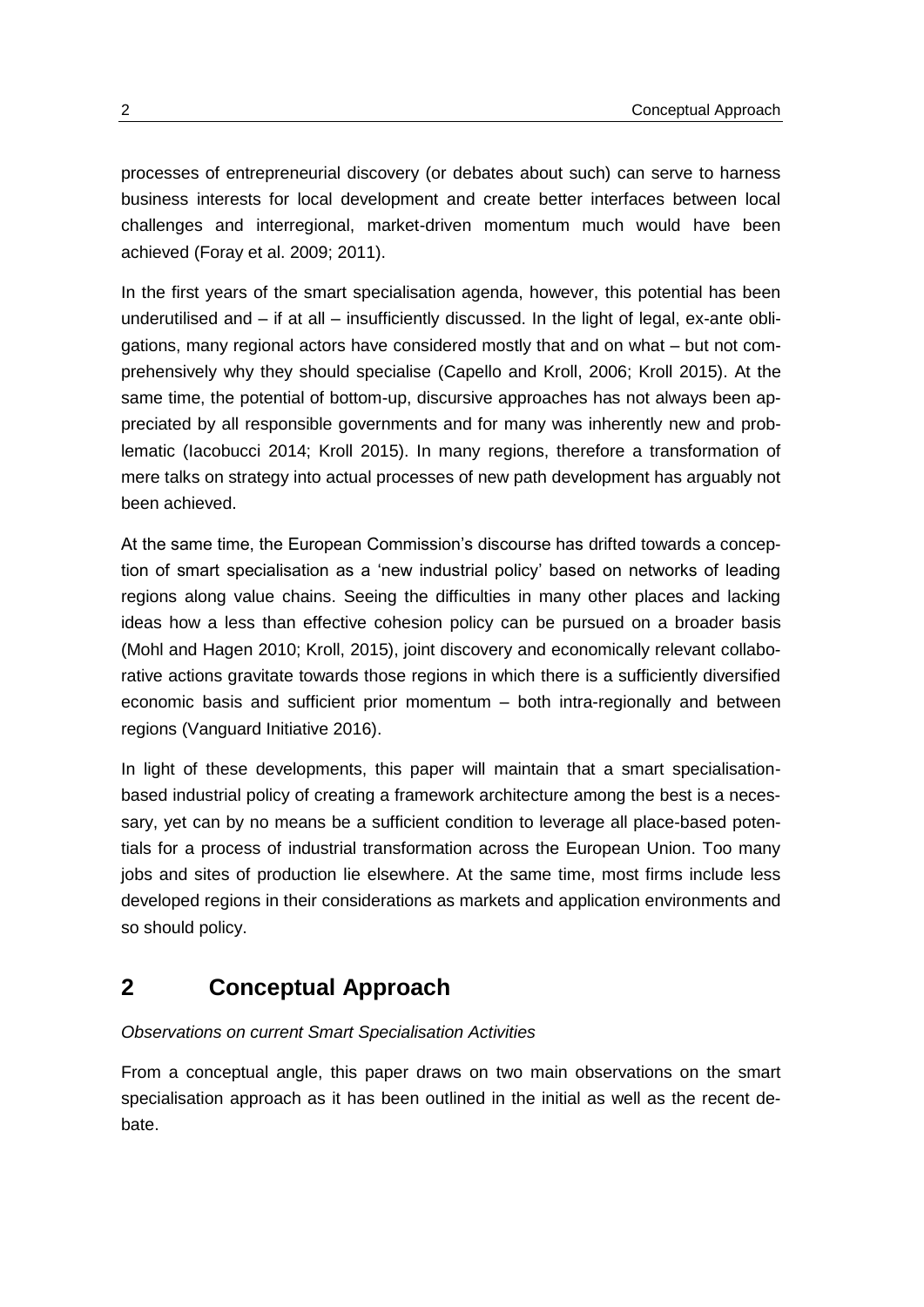First, Foray's theory of identifying domains at the interfaces of sectors and technologies, driven by emerging constellations of actors following promising business opportunities cannot apply directly in regions that lack diversity with respect to technological activities and critical mass (Capello and Kroll 2016) with respect to actors who could embark jointly on the exploration of new domains out of technological niches (Markard and Truffer 2008) or even efforts of targeted path transplantation or diversification (Lester 2005; Isaksen and Trippl 2014). As is known, however, communities of practice extend beyond regional borders (Wenger 1998; Bathelt et al. 2004) and for the core of Foray's proposition to materialise, it is by no means required that processes of discovery remain localised in a parochial sense.

Quite to the contrary, those regions (and, for that matter, smaller, less developed member states) which cannot sensibly expect to generate emerging technological niches based on their existing technological landscape have greater opportunities to play a role in actually *entrepreneurial* processes of discovery if they engage with partners from other regions (Foray et al. 2012; Foray 2014). In the author's reading of the existing literature in regional science and general innovation theory, two main options exist to do so. On the one hand, all innovators need to interact with future users even during the process of development and to pilot relevant solutions before their full scale market launch (Kroll et al. 2016). In recent years, these trends towards open, user centred innovation are increasing and peripheral or lagging regions can be important application environments for a variety of solutions. On the other hand, disruptive technologies can emerge from smaller countries even where there is no well-developed technological system (cf. Skype) (Kroll et al. 2016). Typically, these are at eye-level with other technological paths from more developed regions and can interact with them in the way suggested by Foray (Foray et al. 2009).

So far, the first element is indeed mentioned in the smart specialisation literature quite frequently, albeit conceptually reduced to the decision of the peripheral or lagging region to support application of new general purpose technologies, leaving open the framework for their provision. With respect to the second point, limited considerations have been illustrated at all, despite the fact that multiple H2020 oriented innovation strategies do in practice point in that direction.

Second, we know from political science and sociological theory that the constitution of sustainable, rather than ephemeral, opportunity oriented political arenas takes time (Kuhlmann 2001). Much more so, the ambition to restructure the process of regional negotiation and arbitration of support mechanisms, leave alone the establishment of a business culture needed for actual processes of joint discovery is no easy undertaking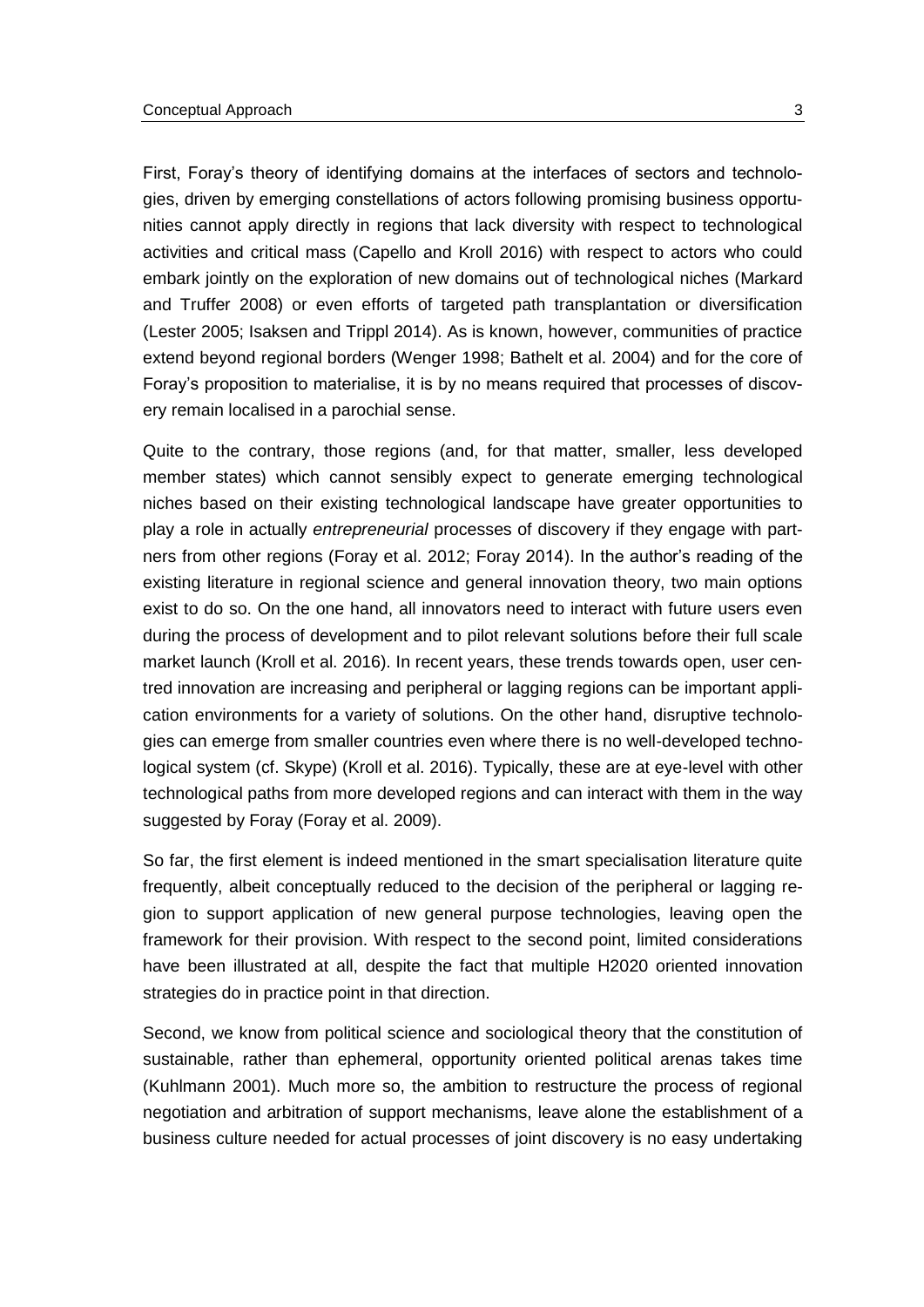(Kroll, 2015; Kroll, 2016). Referring back to notions of structuration and related theoretical strands (Giddens 1984), it is more than obvious that it will take time before repeated action changes accepted practice and, ultimately turns into commonly expected standards and norms. What this implies in practice is that on the one hand, the proposed notion of entrepreneurial discovery processes is versatile and offers diverse opportunities to improve different ends of the required support architecture in a placebased manner (Foray et al. 2012; Foray 2014). At the same time, theory suggests that these will have to be gradually established and institutionalised before they can fulfil the function that Foray's original concept assigns to them (Foray et al. 2009). Also – with a view to their ultimate ambition of generating economic impact – they will eventually have to involve real entrepreneurs and business actors which can only partially be substituted by others (Landabaso 2014).

Conceptually, it is clear that the large majority of processes of stakeholder consultation initiated and documented under the ex-ante conditionality were temporary arenas of consultation legitimising action in a window of political opportunity (Kroll 2015; Kroll et al. 2014). In a first step, these would have to be rendered sustainable and institutionalised to make joint discovery a common practice and solid foundation on which future policy making can be build. Even this, however, can conceptually not be expected to per se make a difference with respect to growth and jobs. If that is to happen, the culture of joint discovery has to be transferred from the sphere of governance to the sphere of business and economic value creation or, more precisely, an existing culture of business sector entrepreneurial discovery that can be found in most places has to be interfaced with that of the newly established governance processes to leverage it for regional economic development.

So far, this differentiation, albeit obvious, has not been very clearly addressed. With the ex-ante conditionality now past, however, it is conceptually inevitable that the extent to which this transfer from policy to practice and the interfacing of both sides can be made a success will determine whether the smart specialisation agenda will in hindsight be considered a success or not. Specific varieties of how that could happen and be politically supported under different framework conditions have not yet been broadly discussed.

#### *Observations on a desirable Architecture for Industrial Modernisation*

When it comes to connecting de-facto activities with the ambitions that the smart specialisation agenda set out to achieve, several general, long established insights from regional science and innovation theory should be revisited.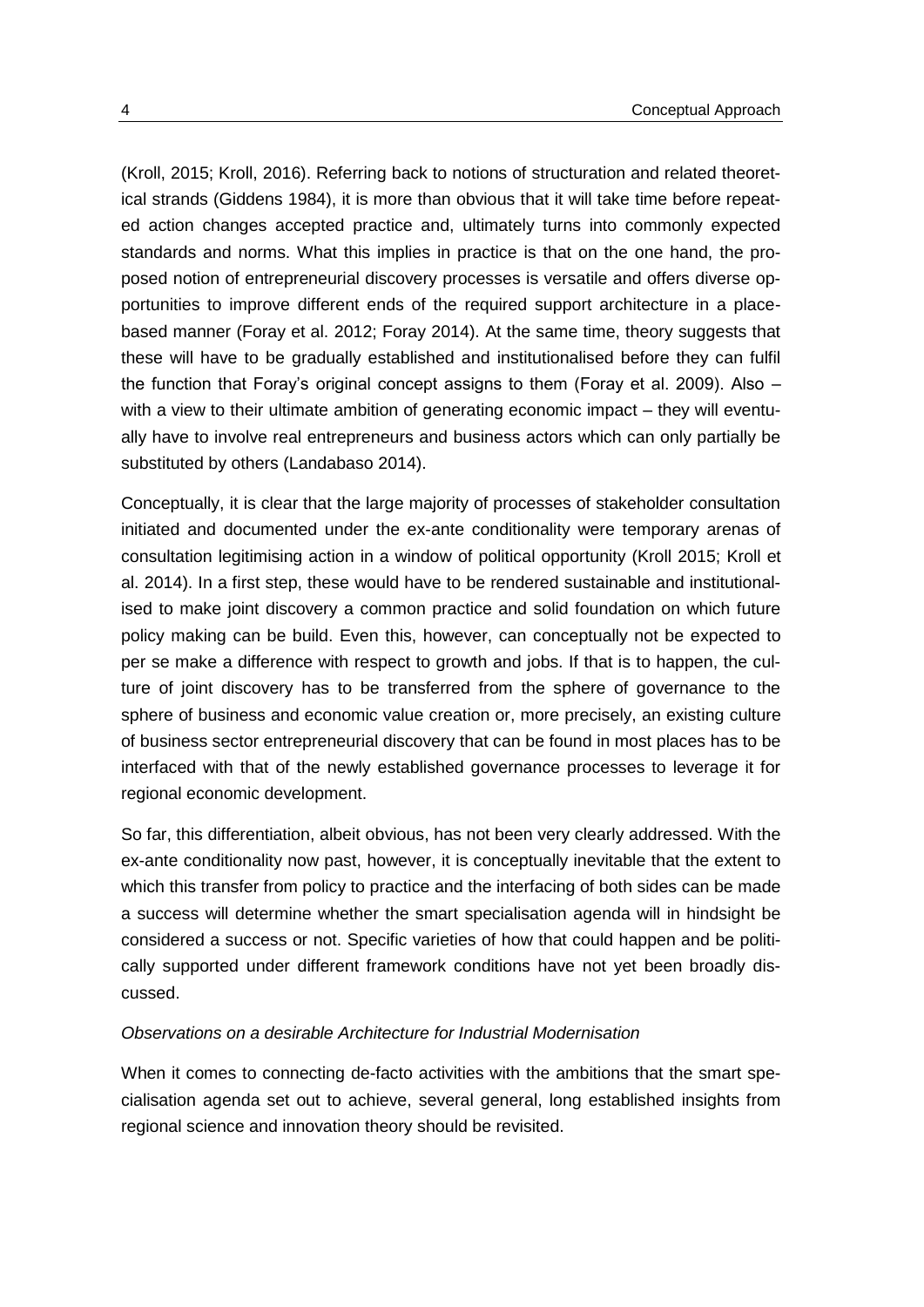First, while research and pre-competitive development are foundations of economic success (Mazzucato 2013) they are necessary, not sufficient criteria for innovative dynamism and transformation (Kroll and Meyer 2016; Lundvall 1992; Freeman 1987). In any case, basic findings take time to translate into economically relevant applications – if they ever do so – and require strong partners with competences in the field of application. Moreover, the eventual valorisation of research results occurs to a strong extent in the proximity of these application partners, rather than that of the initial research providers.

Second, decades of regional science research unambiguously found that, with respect to leveraging an economy's full economic potential, both the hope for simple trickle down effects from the centres and the mere alimentation of less developed regions cannot be successful, largely for three reasons (Lundvall 1992; Freeman 1987): the lack of suitable channels of economic collaboration between them, the lack of institutional density and dynamism in peripheral and/or lagging regions and counteracting forces such as the migration of qualified people from the periphery to the centres.

Third, modern innovation theory increasingly suggests that specific markets and user preferences matter (Kroll et al. 2016). At a time when mass customisation becomes more prevalent, the involvement of current or future customers in the process of knowledge generation and exploitation will become more commonplace. Moreover, certain specifically local and general societal challenges such as the demographic transformation or urban planning in the age of an increasingly networked society require locally fitted solutions for idiosyncratic configurations of infrastructures and actors.

Finally, countries with large domestic economies, like the United States or China are in a better position when it comes to the piloting and eventual launch and rollout of novel solutions. With a view to the supply side, larger economies also encompass larger and more complete parts of existing value chains– leading to more opportunities for crossfertilisation and the emergence of new niches (Markard and Truffer 2008; Foray 2014). With a view to the demand side, first movers can test and adapt their propositions in a lead market they know with respect to culture and business practice – before having to export.

Evidently, all four aspects are implicitly touched by the smart specialisations original proposition to improve the overall performance of the European economy by a better division of tasks that is at the same time critical mass conscious and place based (Foray et al. 2009). Without giving conceptual attention to all of them it will be difficult to conceive a conceptually clearer proposition of RIS3 with a view to implementation. In practice, in particular the market perspective has so far only been rather partially dis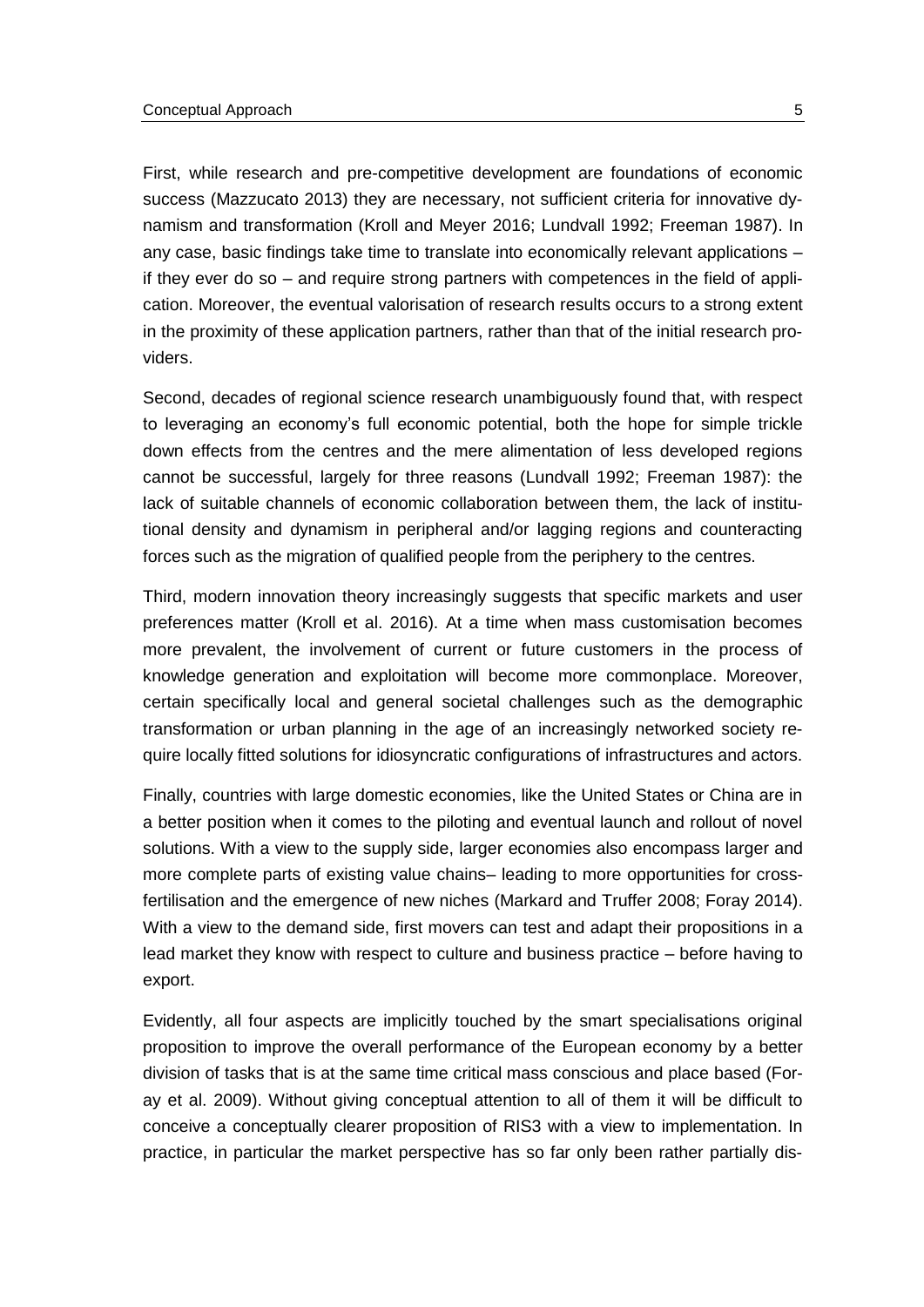cussed (with a view to markets resulting from new technological domains) and possible ways to move towards that end have not yet been reflected on from different angles.

#### *Conceptual Conclusions*

In summary, these considerations illustrate why the smart specialisation agenda may currently be at a crossroads and a better conceptual framing is needed for the coming process that may eventually transfer political negotiation into economic practice.

One possible and increasingly prevalent version to read the approach at this stage it is that it constitutes a fruitful basis for the further development of support policies in welldeveloped regions, with a particular emphasis on reducing fragmentation through interregional collaboration by picking up on Foray's notion of interregional sharing of tasks. This, however, seems a conservative reading that would in hindsight prove those right which saw little more in it than old wine in new bottles. By definition, the strategies of leading regions will be rather technology driven. While they may constitute the continent's motor of development there – in light of the above said – little conceptual reason why their collaboration alone should be able to spur European economic transformation on a larger scale. Another reading, however, would be to take seriously the conceptual notions of application and challenge orientation seriously, develop Foray's nascent definition of market orientation further and think about what precise role new processes of consultation could play in restructuring actual entrepreneurial processes of discovery in different regions. Arguably, a combination of a dynamic core architecture of exchange between the stronger regions, increased interregional collaboration and improved local anchoring could provide at least part of the answer to the long known conundrum that neither trickle-down based approaches nor equalisation-oriented subsidies have improved Europe's economic performance on a broader basis.

### <span id="page-9-0"></span>**3 Structuring Propositions**

In light of the conceptual considerations and anecdotal observations outlined above, the following propositions can be put forward for corroboration on a more robust empirical basis

- 1. Regional economic ecosystems are incomplete, a localised approach cannot work
- 2. The exchange between regions is still too limited
- 3. Regional processes of consultation are in fact not processes of entrepreneurial discovery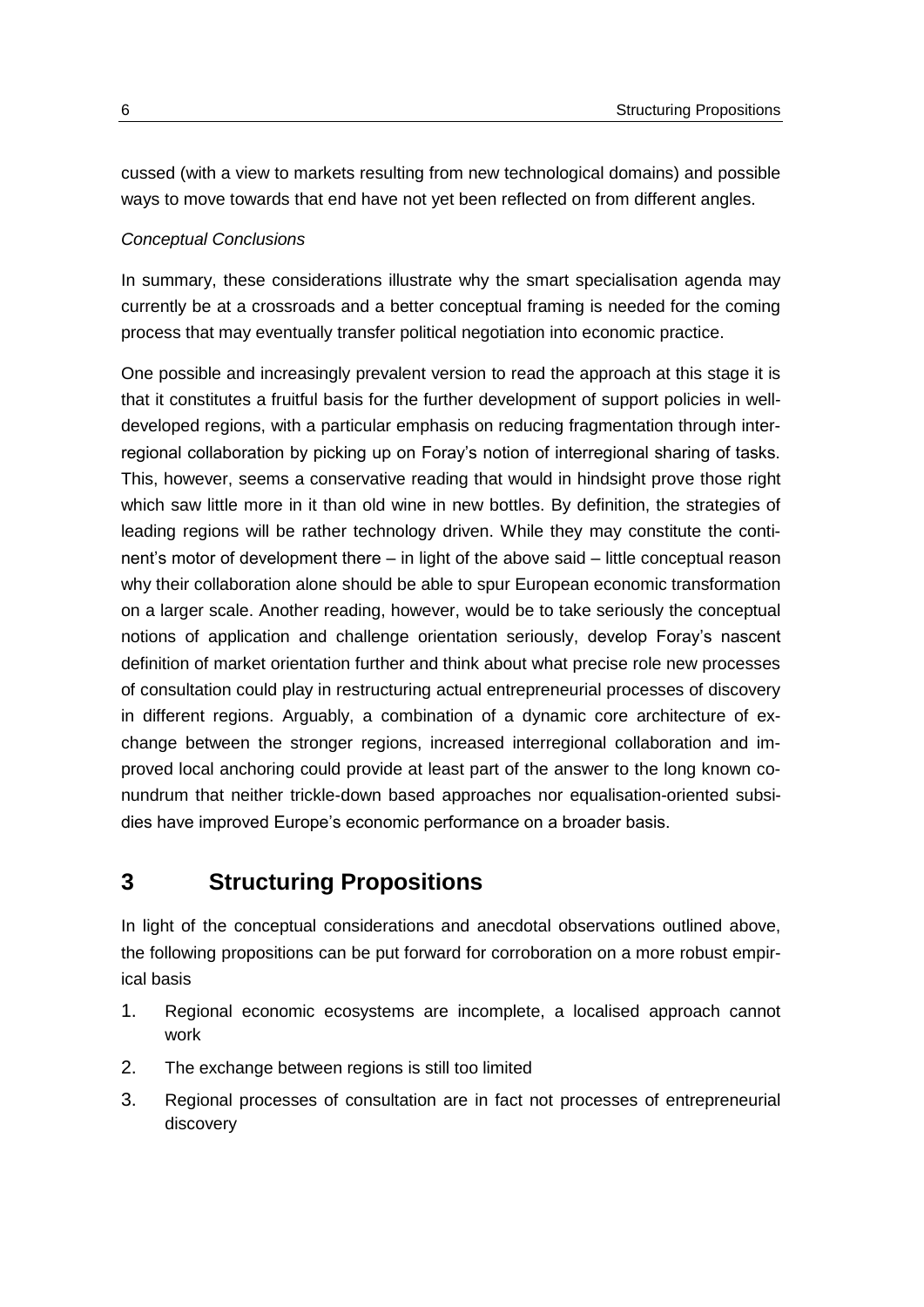- 4. The composition of actors makes it difficult to believe that they could become such
- 5. The transfer of RIS3 to levels where actual entrepreneurial discovery happens is limited
- 6. There is increasing awareness that a challenge oriented approach has to be put in place
- <span id="page-10-0"></span>7. There is potential in putting the different parts together, S2E is a good sign

### **4 Data and Method**

Like earlier papers by the same author, this article will draw on the annual Fraunhofer ISI survey of managing authorities and other policy makers in charge of smart specialisation strategy development. The first round of this survey was conducted in 2013, ahead of the completion of many region's formal strategies (Kroll et al. 2014). While in the first round, a focus was placed on the region's general assessment of the European Commission's policy agenda, later rounds focused more specifically on issues of policy implementation, monitoring and interregional collaboration. The most recent round, launched in May 2016 and completed in early August the same year focused on the continuation and substance of entrepreneurial discovery after the formal completion of the formal strategies and, combined with insights from earlier rounds, thus provides suitable evidence to address the abovementioned research questions.

As described in detail in Kroll (2015), the survey seeks to address responsible policy makers rather than external observers. For that purpose, a databased of addressees was built from information available on European Commission as well as many region's own website. Every year, this list is updated and cleaned before the survey is conducted again and tests during the survey reflect that the aim of reaching policy makers rather than external parties is indeed reached to a large extent. While it will often be the case that several people within one region are contacted based on their past and present involvement in the process – the exact nature and status of which is in many cases unknown, the approach relies on the assumption that answers to such survey tend to be coordinated within administrations, usually resulting in no more than one answer per region. During the first three rounds the pattern of response from single regions corroborated this assumption.

Technically, the survey is conducted as an anonymised online survey, using Quest-Back's EFS survey tool which, despite anonymization, allows to track detailed re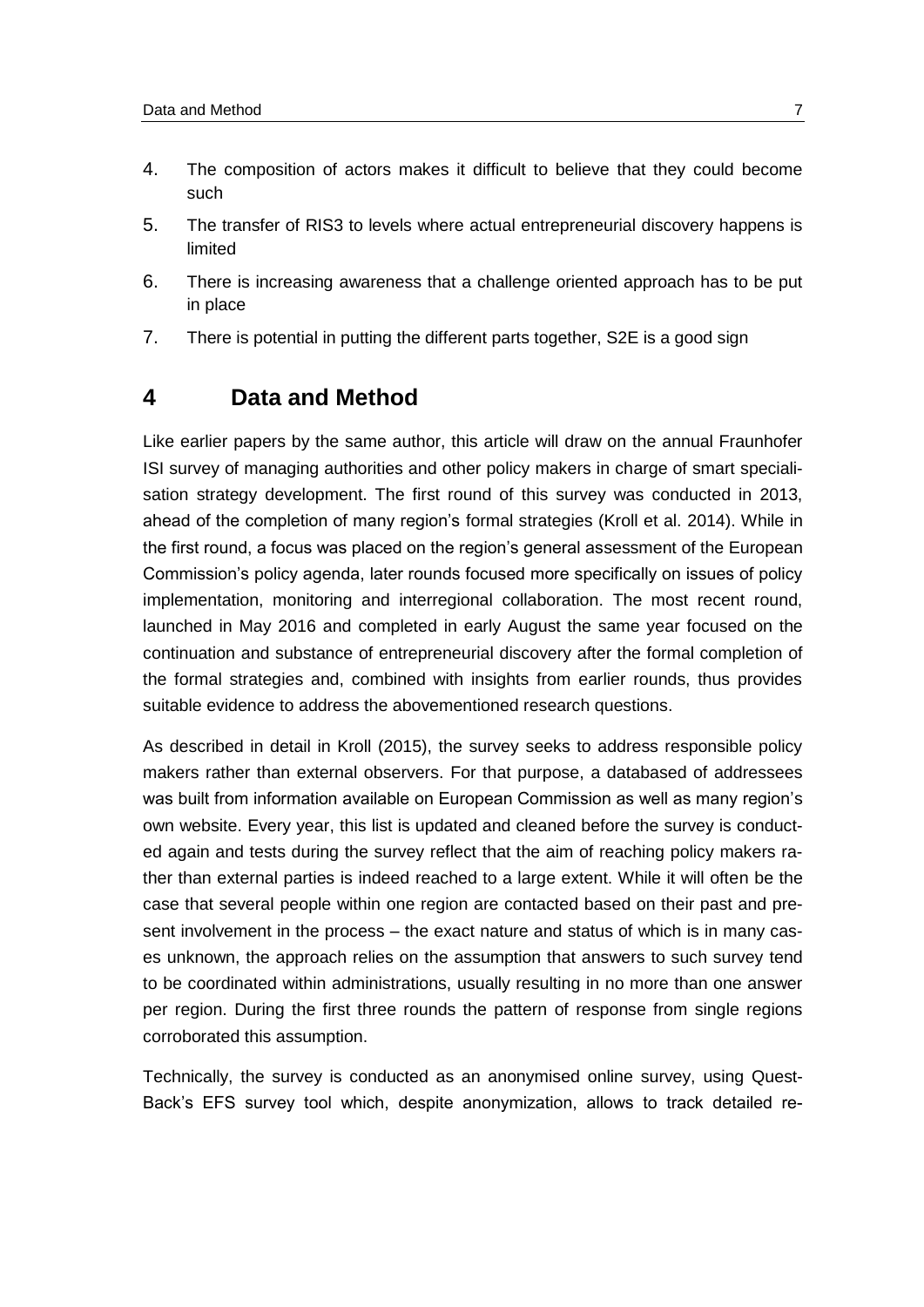sponse patterns by hiding the link between questionnaire and respondent information from the user.

In 2016, the survey link was sent out to more than 1,200 potential contacts of which 179 decided to open the questionnaire. 113 of these questionnaires were answered completely, 66 partially – a slight increase compared to earlier rounds. As illustrated by [Figure A1,](#page-25-1) the survey achieves a fairly good coverage of regions and Member States in a geographical sense, receiving input from more than 50% of all managing authorities across Europe. While a certain bias may thus still be likely, it can by no means be considered a distorted opinion of 'a happy few'. As in most prior rounds, somewhat more than 50% of the respondents had filled out one of Fraunhofer ISI's earlier questionnaires, while due to changes in responsibility, shifting remits, etc. more than 40% answered the survey for the first time. The survey is therefore not in a strict sense a panel, but has a substantial core that is – even more so if that characteristic is defined at the level of administrations rather than individual persons answering.

In 2016, the questionnaire comprised some 35 questions, slightly more than in the second and third round, as the survey was during this round supported by the European Commission and diverse areas of interest had to be covered. Not all of these questions are therefore of interest for this paper while, at the same time, some findings from earlier rounds may be. Consequently, no full account of the questionnaire needs to be given at this point.

### <span id="page-11-0"></span>**5 Results**

With a view to the first proposition it seems worthwhile to draw on the survey's 2015 questionnaire in which exactly this question was included: Do you think that your companies need external markets and networks (rather than interacting locally) and do you think that your research organisations need international partners (rather than interacting with local firms and organisations). As [Figure 1](#page-12-0) illustrates, the predominant assessment of policy makers in more peripheral and less developed Member States, was that, yes, such external links were indeed needed.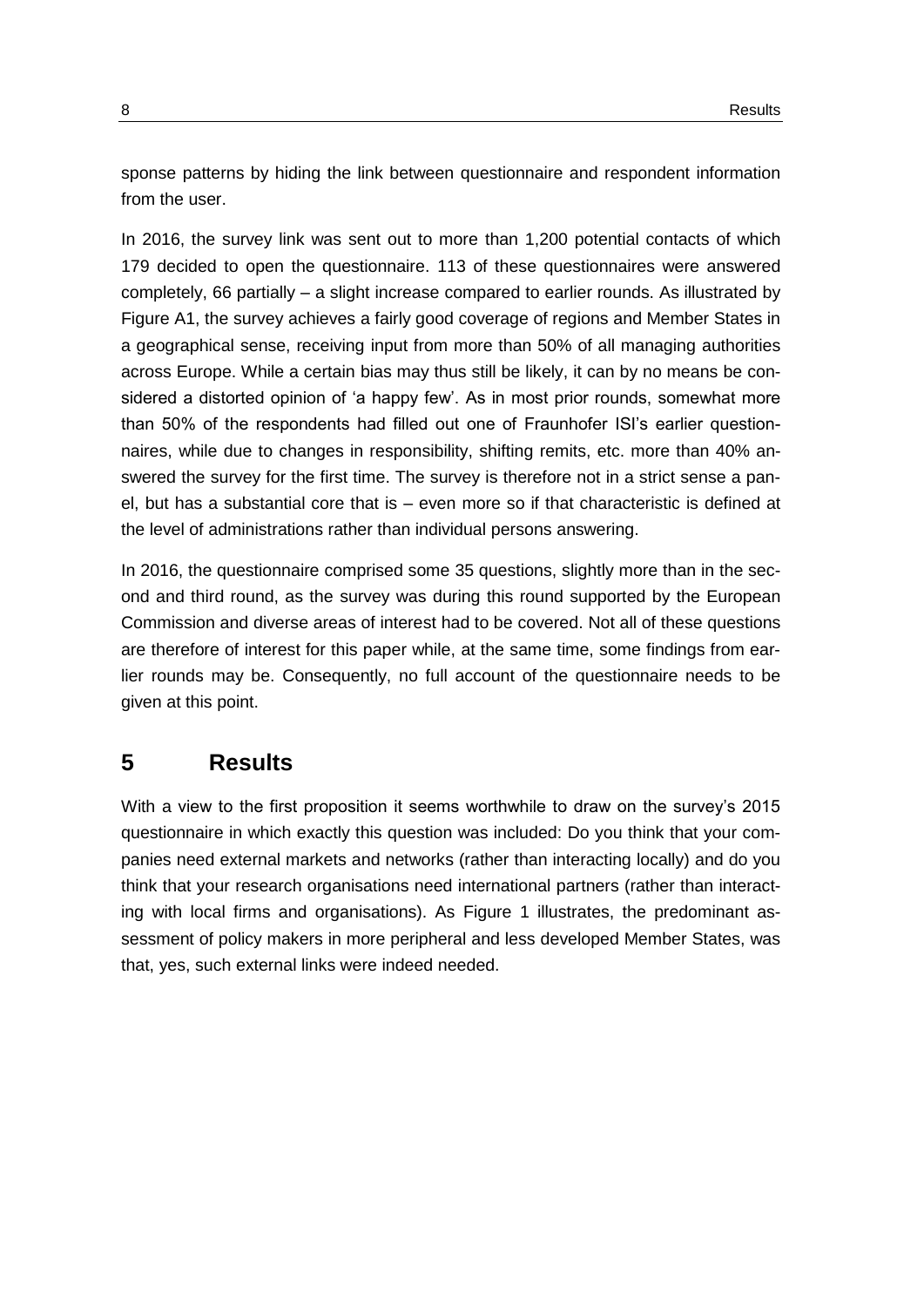

#### <span id="page-12-0"></span>Figure 1: Need for Extra-regional R&D Supply, Prospective R&D Markets outside Region

Source: Own data and analysis, 2015 survey

With a view to the second proposition it seems relevant to draw on a question during the 2016 round: Which benefit do you see in the combination of different funding sources (to join and participate international research networks) as well as in interregional collaboration proper. Moreover, the respondents were asked to what extent they saw actual activities to that end within their administrations. Quite remarkably, some of the least developed Member States saw the potential promise of such efforts more critically than others [\(Figure 2\)](#page-13-0). Whether this resulted from a sober assessment of what can be achieved or a genuine believe that collaboration would not benefit their regions cannot be known. In any case, even respondents from those countries in which it was more common to see promise in principle reported – like all others – that actual political collaboration to integrate support efforts along actual or yet to emerge economic linkages, less with a view to shared societal and social challenges. Where those collaborations were supported at all, this typically happened either without any specific budgetary commitment or based on dedicated, separate ones e.g. in the framework of INTERREG [\(Figure 3\)](#page-13-1). Typically, moreover, any collaboration that was pursued was motivated by support for building interregional value chains.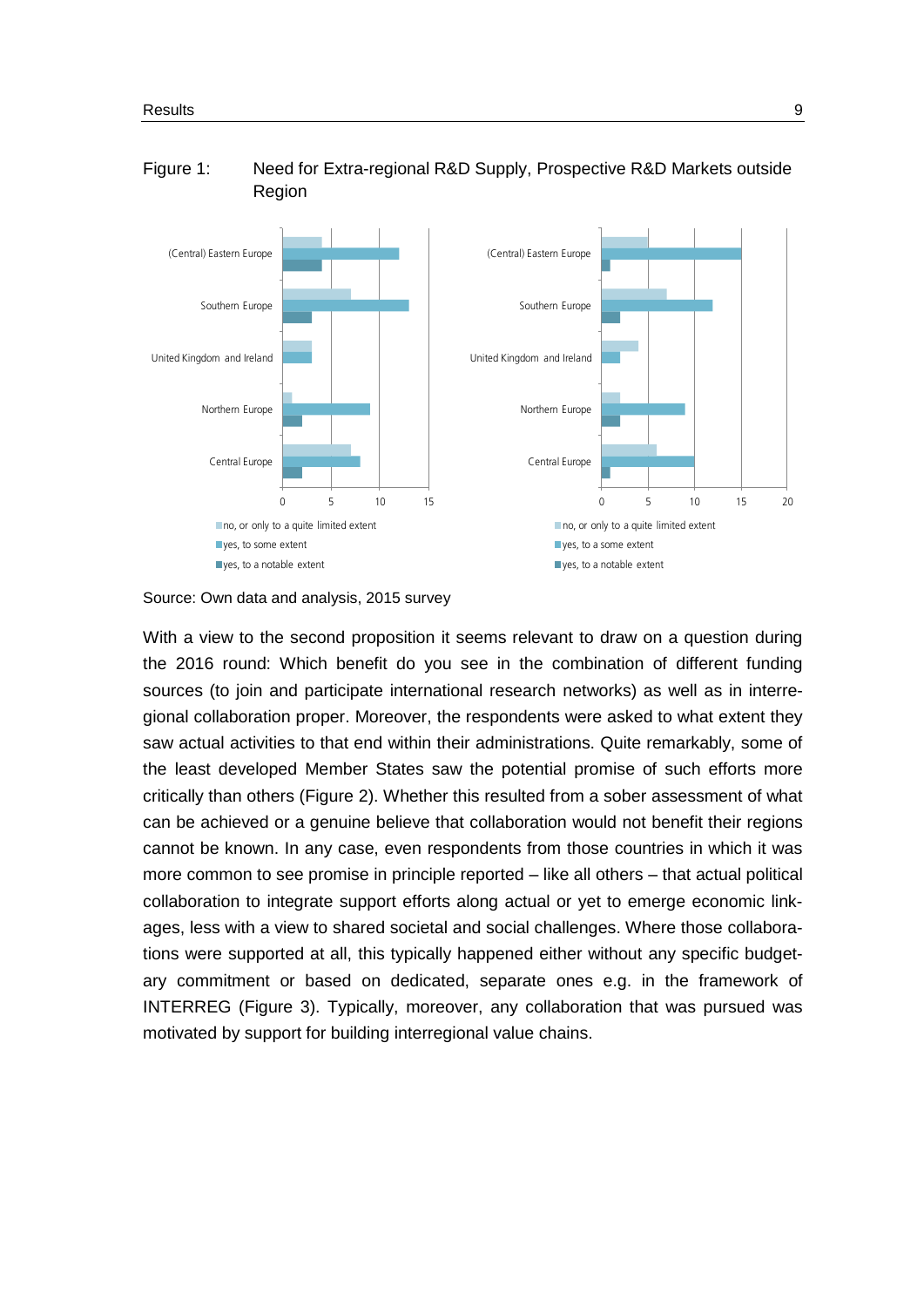

#### <span id="page-13-0"></span>Figure 2: Potential seen in interregional collaboration efforts

<span id="page-13-1"></span>Source: Own data and analysis, 2016 survey

#### Figure 3: Type of interregional collaboration actually reported by respondents



Source: Own data and analysis, 2016 survey

With a view to the third proposition, the survey suggests that the processes of entrepreneurial discovery that have been set up in the context of the European Commission's RIS3 agenda are still relatively focused on classic technology prioritisation rather than a broader, challenge and local capability oriented approach [\(Figure](#page-14-0) 4) and by many not expected to yield large benefit in areas outside R&D investment and scienceindustry collaboration proper [\(Figure 5\)](#page-14-1). Quite openly, for example, a substantial share of respondents has rather limited expectations with respect to their potential to generate additional momentum in the fields of industrial modernisation and skills [\(Figure 5\)](#page-14-1). Moreover, they clearly indicate that the entrepreneurial discovery processes potential to improve policy makers' ability to leverage private funding – i.e. engage private enterprise – or be taken into account in political decision making at all is less than overwhelming [\(Figure 6,](#page-15-0) [Figure 7\)](#page-15-1). Further questions resulted in the finding that the most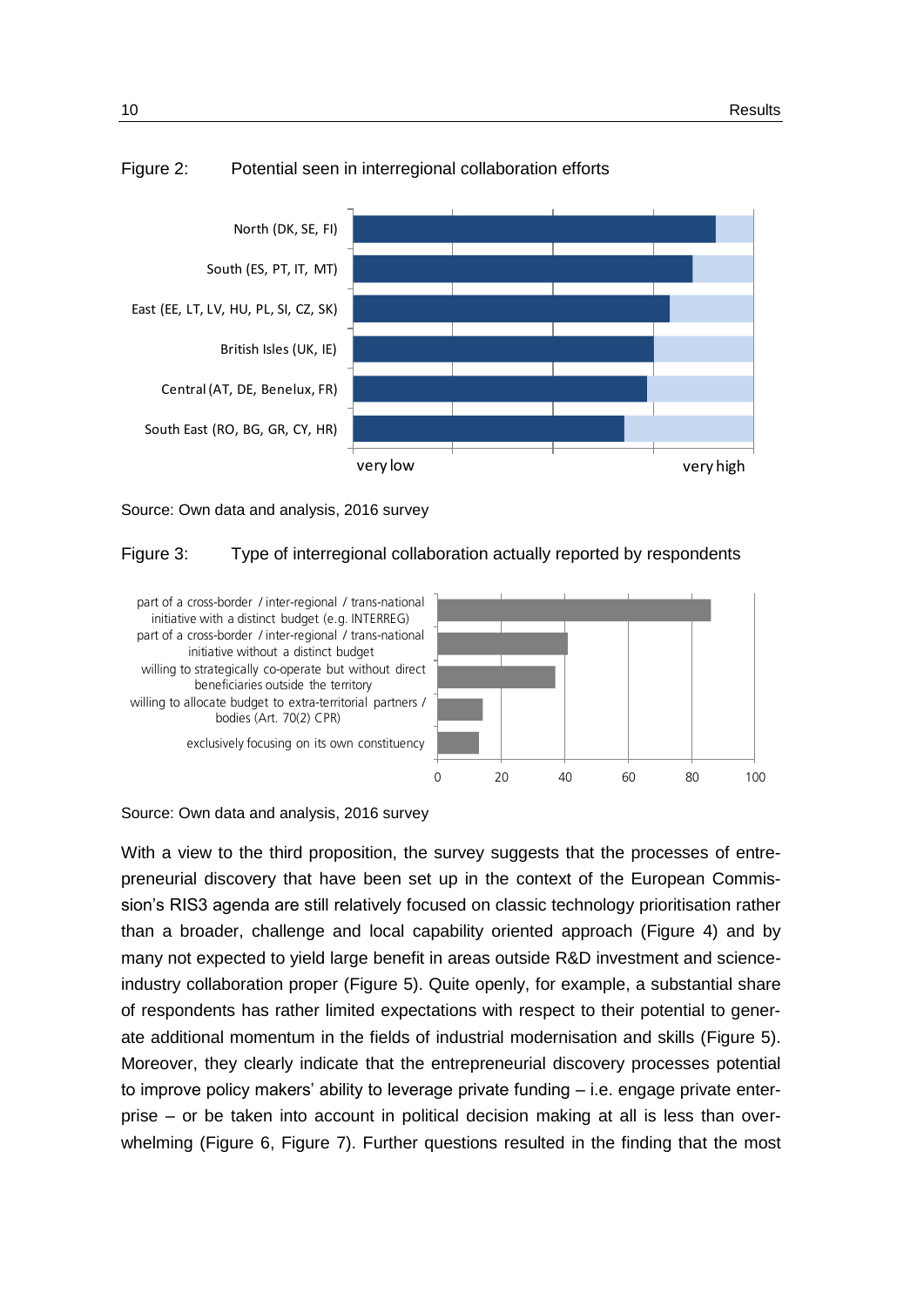commonly expected benefit of the so-called entrepreneurial discovery processes was to "consolidate processes of consultation". Quite evidently, therefore, was has developed are new arenas of political negotiation, bartering and the promotion of individual interests – not new practically minded communities of practice in direct pursuit of business opportunities or the development of future-oriented domains.

<span id="page-14-0"></span>



#### <span id="page-14-1"></span>Figure 5: Policy fields in which respondents foresee a potential impact of RIS3 policies



Source: Own data and analysis, 2016 survey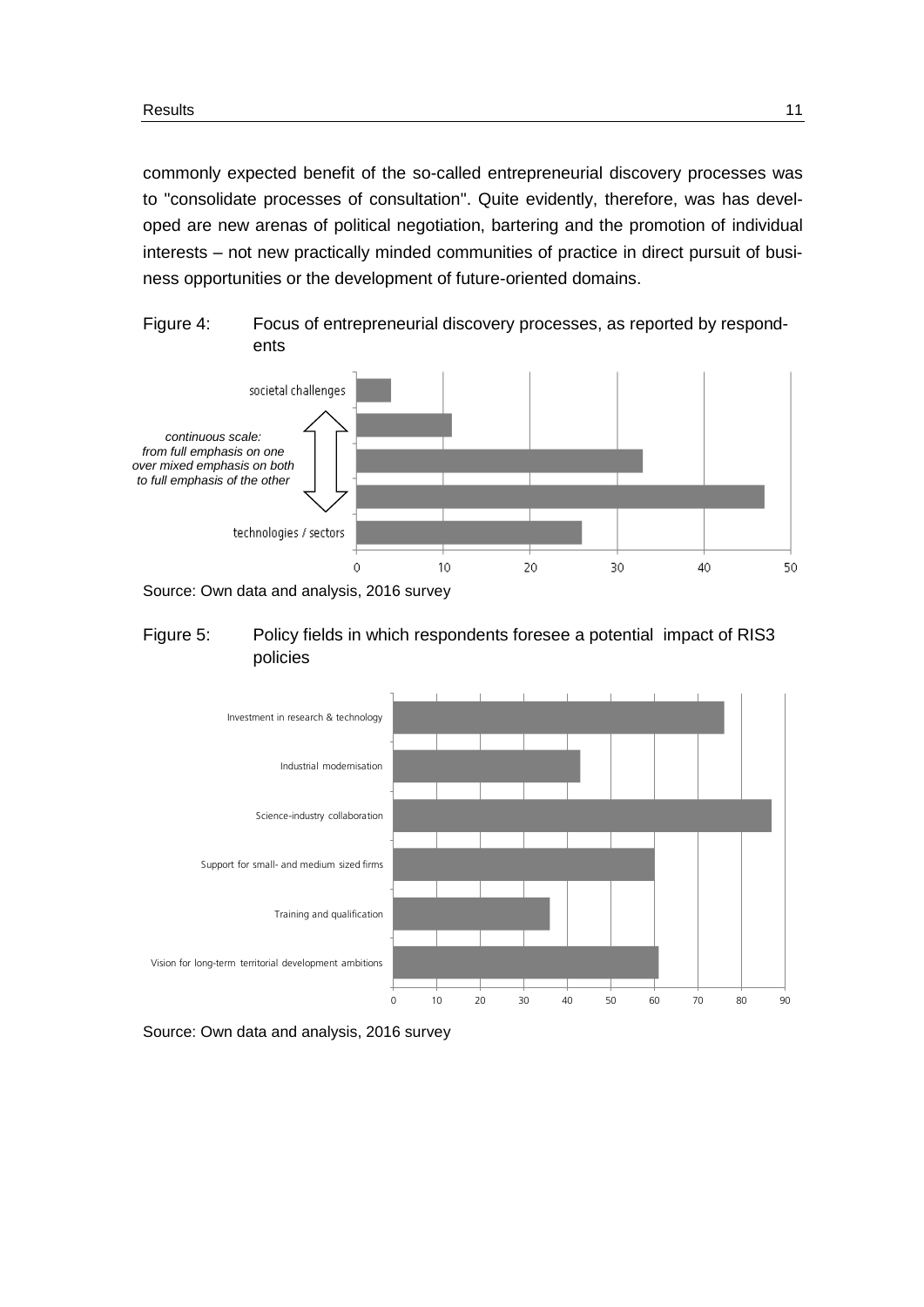### <span id="page-15-0"></span>Figure 6: Policy fields in which respondents perceive a actual consideration of EDP outcomes



<span id="page-15-1"></span>Source: Own data and analysis, 2016 survey





Source: Own data and analysis, 2016 survey

With a view to the forth proposition, [Figure 8](#page-16-0) illustrates that the lead participants in most cases are universities and intermediaries which corresponds to their earlier identified focus on science and technology policy. While SME's still play a notable role, larger firms or – important for peripheral regions – multinational subsidiaries is in fact rather low. Remarkably, this situation is only partially different in less developed areas where a less technology focused approach would be more central. Instead, the role of universities is even higher in these environments, possibly for a lack of other actors – but arguably also to a lack of political capacity to connect to relevant entrepreneurial actors other than through intermediaries. Importantly, moreover, answers to further questions suggest that in these regions, universities do by now means act as productive entrepreneurial actors *in the place* of firms. Rather they pursue their own interests in the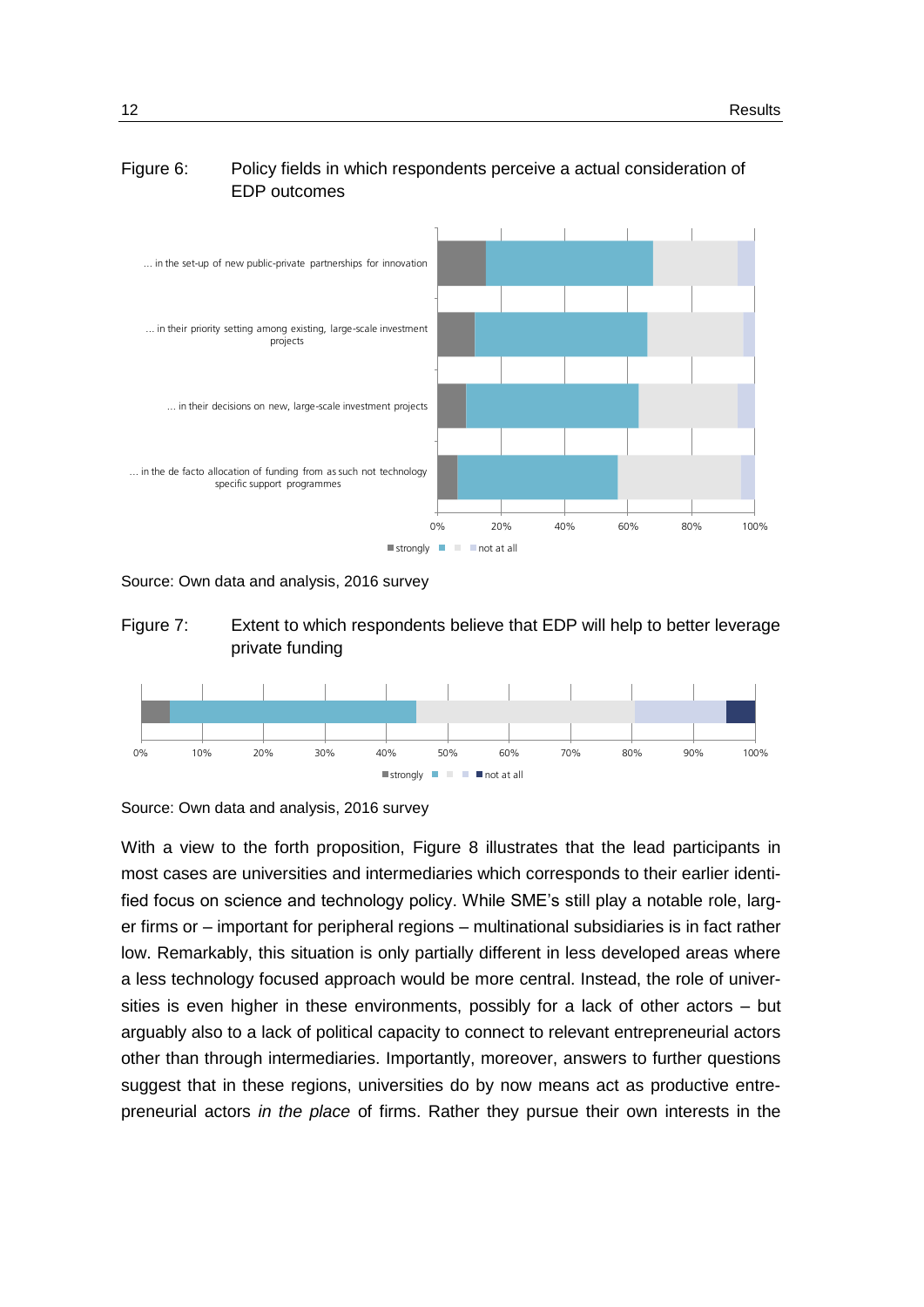process of political negotiation even stronger than elsewhere which, with a certain likelihood, will not result in a shift away from traditional science and technology oriented.

With a view to the fifth proposition, it seems relevant to point out that start-ups and entrepreneurs are often absent from what, nominally, is an entrepreneurial process of discovery [\(Figure 8\)](#page-16-0). Also, those firms that are of strongest economic relevance for peripheral regions – multinational subsidiaries typically do not engage much and less so where they would be needed most. Only Southern Europe displays a positive exception with respect to the higher presence of start-ups and future entrepreneurs [\(Figure 9\)](#page-17-0). Even less common, for that matter, is the participation and involvement of civil society [\(Figure 8\)](#page-16-0) which would across the board be crucial to understand regions' potential not only as producers of knowledge but as users with place-based specificities and localised test environments for products and product-service solutions.

#### <span id="page-16-0"></span>Figure 8: Main drivers of EDP by organisational type (average rank)



Source: Own data and analysis, 2016 survey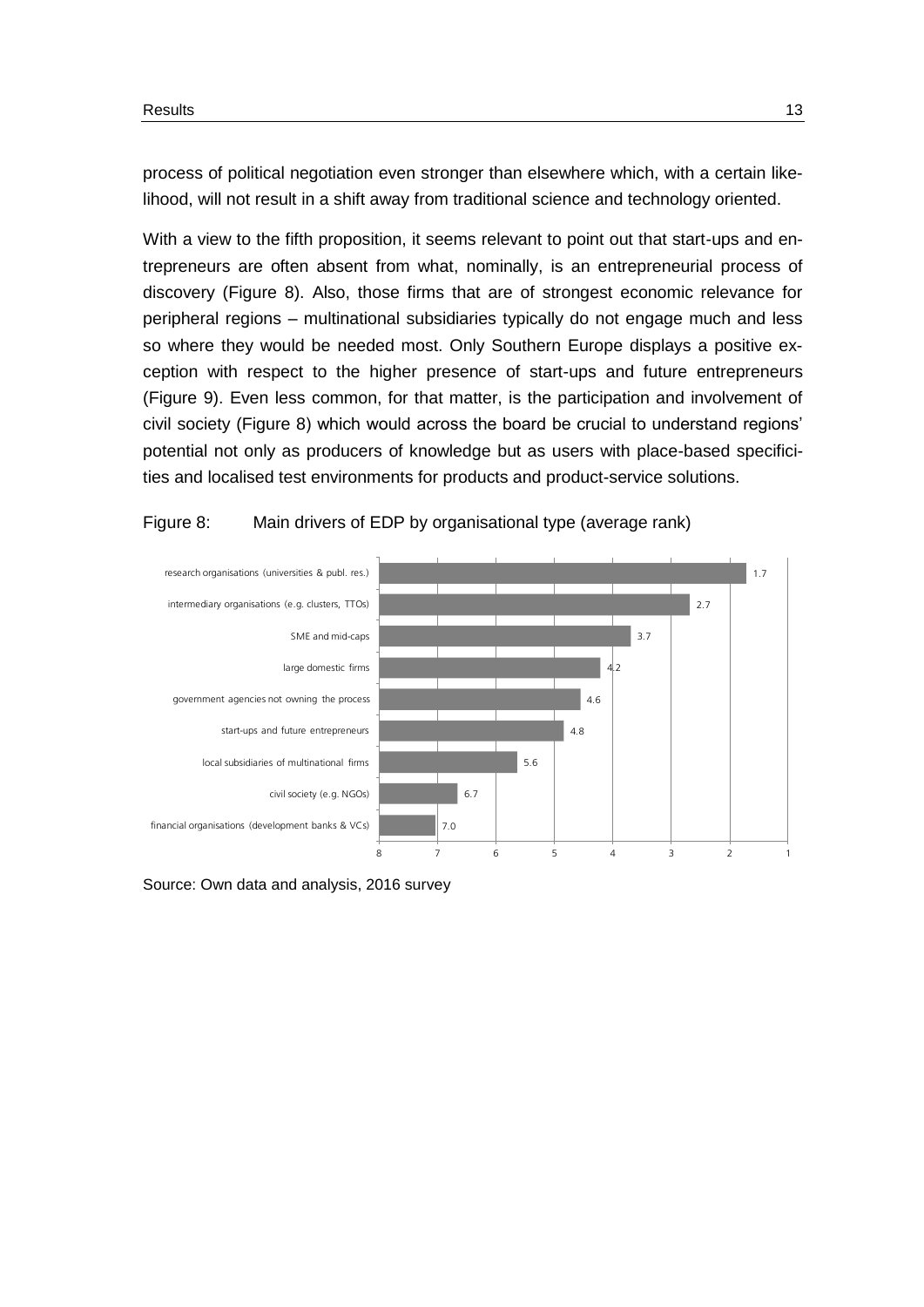<span id="page-17-0"></span>



Source: Own data and analysis, 2016 survey

Those areas where theory sees new niches emerge and practice teaches us new entrepreneurial momentum often emerges from are in many cases insufficiently involved in the existing processes. While entrepreneurial discovery occurs on an everyday basis even in less developed and less successful regions, these strands of local dynamic seem so far not to be very integrated in the processes. As their interests and views are often contrary to that of the incumbent actors that are, it seems difficult to imagine that this may change in the nearer future.

With a view to the sixth proposition it seems relevant to mention that at least the pattern of the processes orientation seems to follow a desirable pattern [\(Figure 10\)](#page-18-0). The most pronounced focus on technologies is indeed found in Central Europe's technological heartland whereas in other areas mixed approaches that involve aspects of both technologies and societal challenges more commonly play a relevant role. If it happens at all, moreover, the inclusion of civil society is more prevalent in those regions where it would indeed seem more pressing, i.e. in South Eastern and Eastern Europe.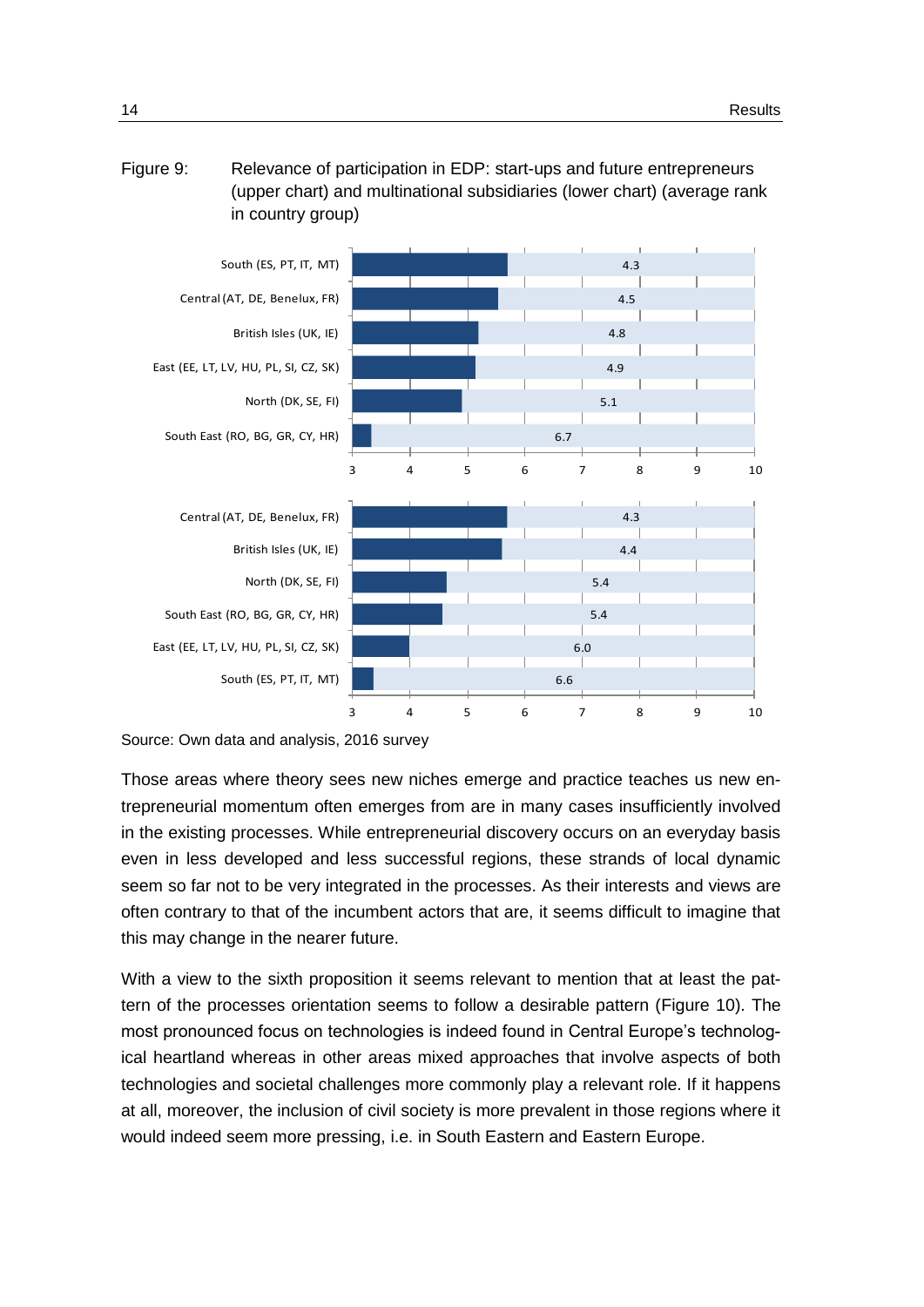With a view to the seventh proposition, finally, [Figure 11](#page-18-1) illustrates that the activities in the field of the coordination of funding, even if limited, seem to point towards a growing awareness that the building of qualification and active support for participation in international networks is an important issue to tackle. Yet, these activities remain by definition focused on the science and technology area for which complementary European funding is available through Horizon 2020. Similar collaborations or capacity building exercises in the economic field, in contrast, have yet to be documented although some, like Vanguard Initiative activities, may be hidden in some of the further "collaborations without a budget" mentioned is [Figure 3.](#page-13-1)

<span id="page-18-0"></span>



#### <span id="page-18-1"></span>Source: Own data and analysis, 2016 survey

#### Figure 11: Purpose of coordination of different funding sources, as currently perceived



Source: Own data and analysis, 2016 survey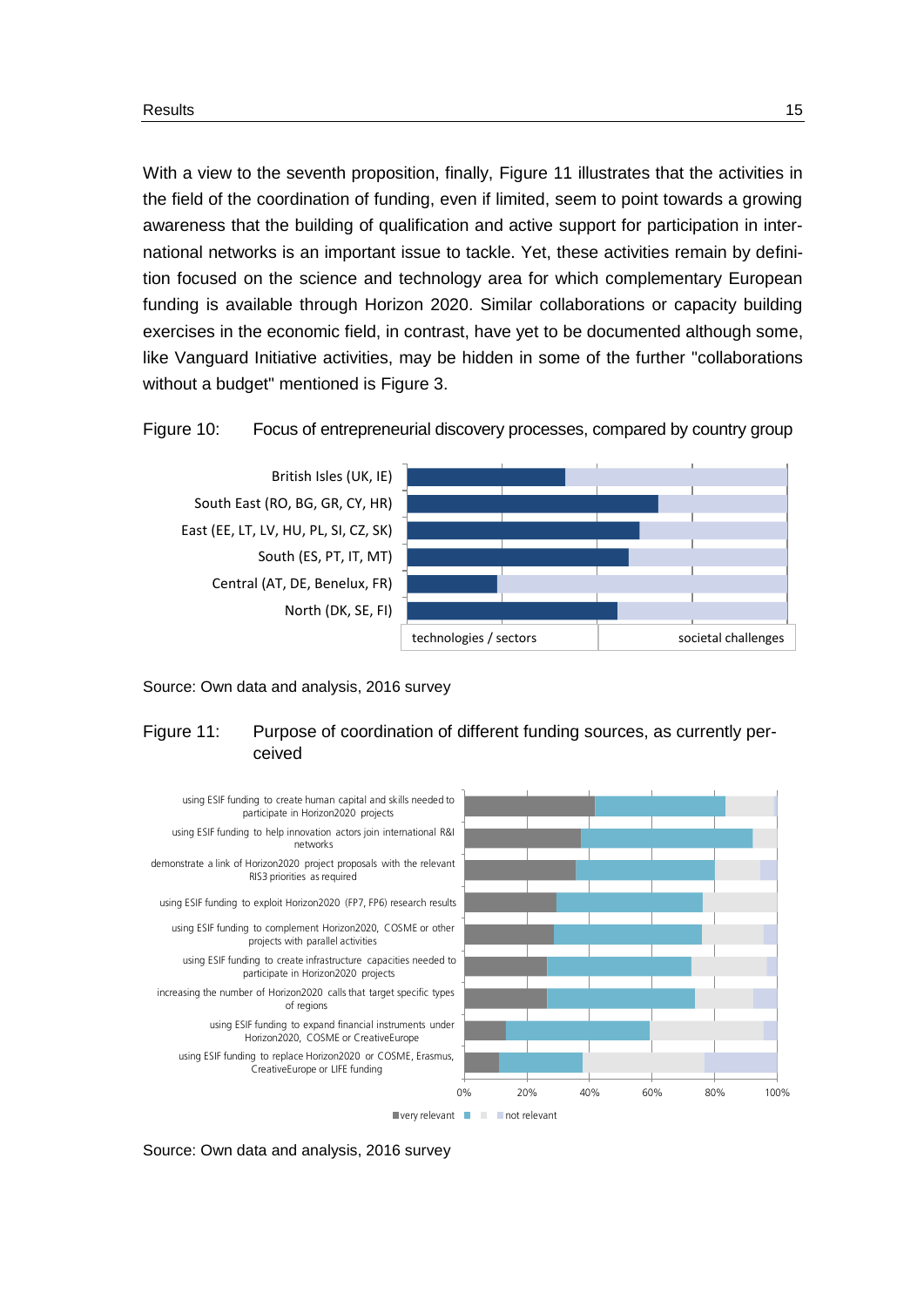### <span id="page-19-0"></span>**6 Summary and Discussion**

Overall, the review of the survey data provides a picture of a glass half empty rather than a glass half full when it comes to expectations regarding the RIS3 processes potential effectiveness on a broader basis. Given the daunting challenges that large parts of Europe as well as its industrial sector are facing a partial translation into policy and – even where that is given – a partial translation into economic practice cannot be considered sufficient. While the RIS3 agenda has improved political processes quite a bit it has yet to develop the transformatory power that it set out to achieve.

In the light of the conceptual introduction, the available data suggests that – on a political level – regions are still rather hesitant to promote their capacities as application environment and testbeds for new solutions that could at the same time help to address local societal challenges – or build the skills based needed to do so. Hence, it seems rather conclusive that their potential impact on industrial modernisation and skills development is considered limited.

To reach the initial ambition put forward by Foray et al. (2009; 2011) the current composition of actors involved in processes nominally aimed at entrepreneurial discovery cannot convince. Launching processes dominated by established interest groups may create relevant additional momentum in running systems of Central Europe but achieve little with a view to economic transformation in Eastern and South Eastern Europe.

What appears relevant, however, is that some of these issues seem to be tentatively acknowledged by those that in fact pursue some activities in the field of targeted capacity building and interregional collaboration. So far, they are far from sufficient but underline that the actors involved are not blind to the challenges ahead of them even if, in part, these may be difficult to address from within highly path-dependent systems of governance and policy design.

## <span id="page-19-1"></span>**7 Conclusions**

In conclusion, the presented broad analysis of the current state of play with respect to processes of entrepreneurial discovery underwrites the intuitive assumptions gained from anecdotal evidence. While the political efforts seems to support processes of entrepreneurial discovery that were already underway in a number of Central European regions which will in the future certainly benefit from increased political support in that respect, the RIS3 policy agenda has yet to be translated from political into entrepreneurial practice in many peripheral regions, particularly in the East.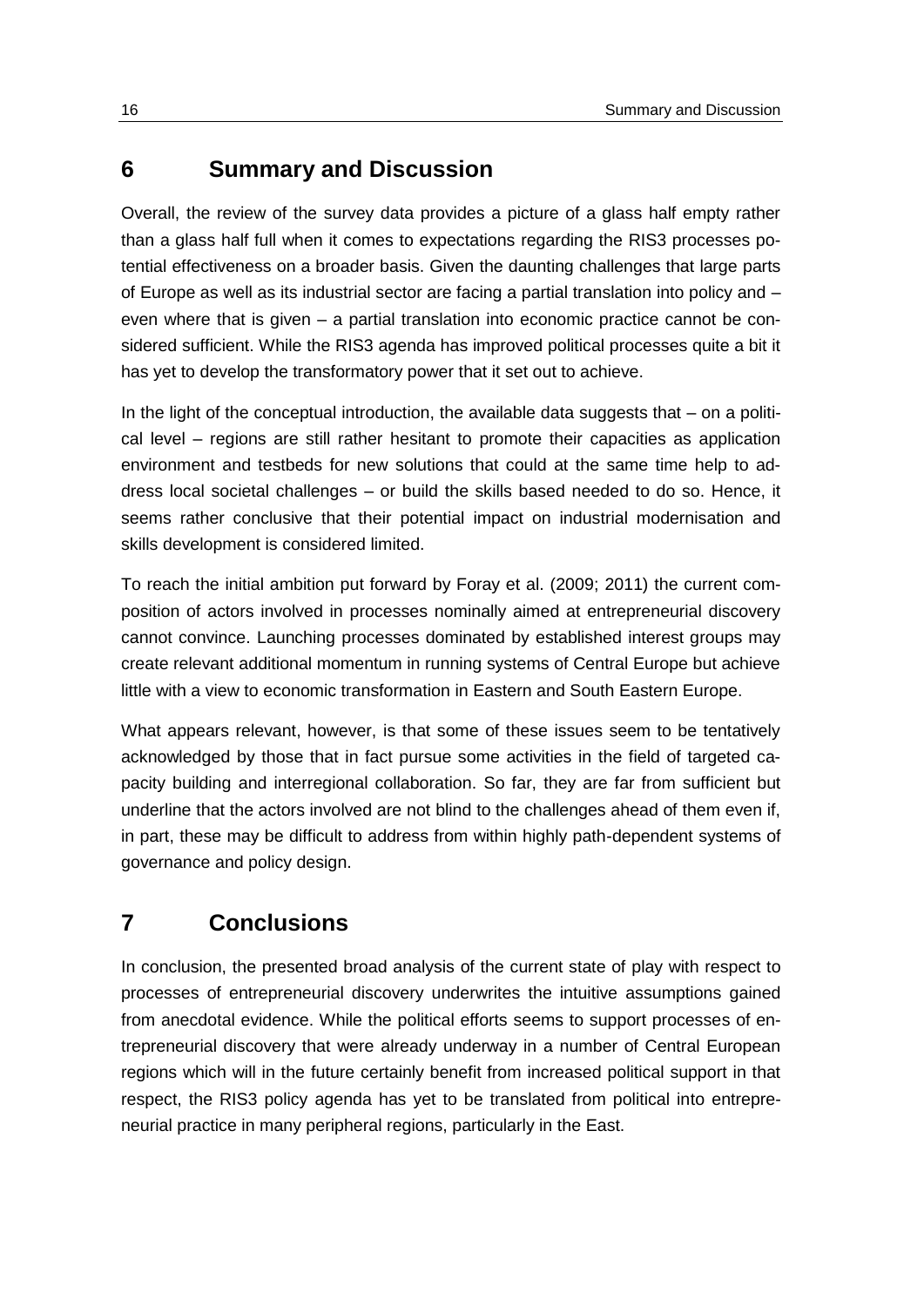Currently, there is little evidence that the original smart specialisation concept's arguably most important promise of better connecting regions through the distributed development and application of technologies would stand a great chance of being realised soon. Too dominant is the presence of public research (in traditional roles) in processes of consultation generally and too underrepresented are actors from civil society and relevant firms in the periphery. Too focused are processes on consultation rather than implementation and too limited their perceived ability to change policy substantially and/or leverage private funding.

However, there are some nascent positive developments when considering the data from a relative perspective. Remarkably, lagging regions do indeed place a stronger emphasis on societal challenges than others and a pronounced high-tech myopia can indeed only be identified in Central Europe – where, as a strategic focus, it may to an extent be justified. Also, the involvement of start-ups and future entrepreneurs in Southern Europe as well as the developmental role that universities assume in parts of Scandinavia and the United Kingdom can be considered heartening. As stated initially, it is only natural that the establishment of new forms of political consultation takes time – in particular under somewhat adverse framework conditions.

In consequence, it is clear that, for its initial promise to be realised, future smart specialisation policies have to put a more pronounced emphasis on the business and market orientation of what they nominally call processes of entrepreneurial discovery rather than continue to see them dominated by public research in traditional functions. For actual entrepreneurial discovery to take place, the moderation of the process may have to be handed to actors closer to the business sector. In that sense, the strong participation of intermediaries appears heartening as an interim target.

Moreover, lagging and peripheral region's capacities to reliably identify and commercially exploit specific societal challenges needs to be strengthened. A positive selfawareness of potential commercial test-bed functions and a broader understanding of place-based, socio-economic potentials needs to be nurtured. A practical way to do so may be to promote suitable forms of integration of lagging regions as a specific tier of relevant lead users – as 'networks of laggards' are unlikely to be sufficiently appealing politically.

Finally, all data seems to strongly suggest that administrative learning, professional capacity building and concrete political commitment will be needed to put any of this in place. Keeping administrative capabilities at eye level with the complex needs of an interconnected economy remains a continous and considerable challenge to meet.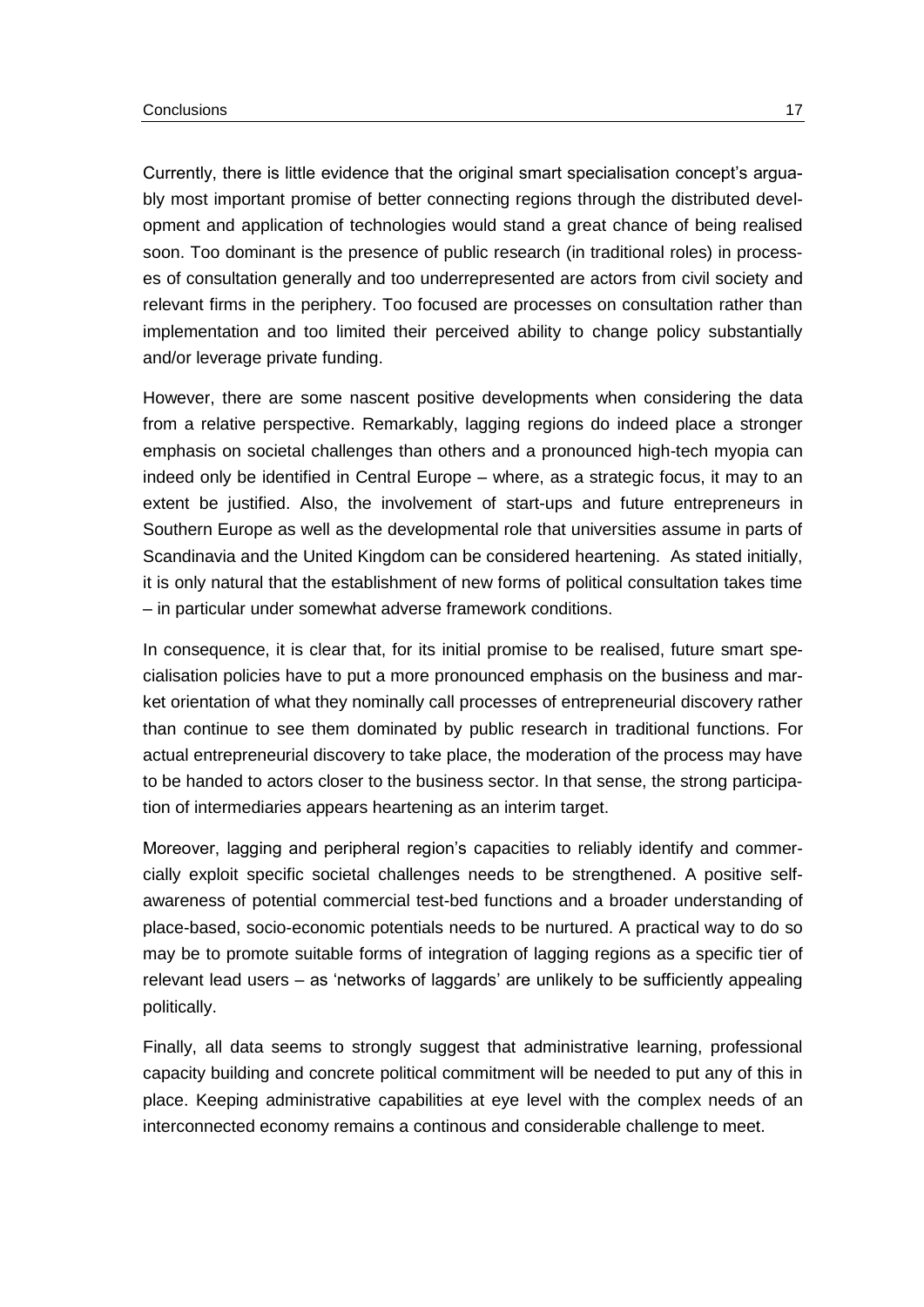# **Acknowledgement**

The author acknowledges financial support of the European Commission in conducting the survey, processing the data and interpreting the results, as well as the practical support of his colleague Hendrik Berghäuser who substantially aided his efforts on all three accounts and without whose support this specific paper could not have been completed in time.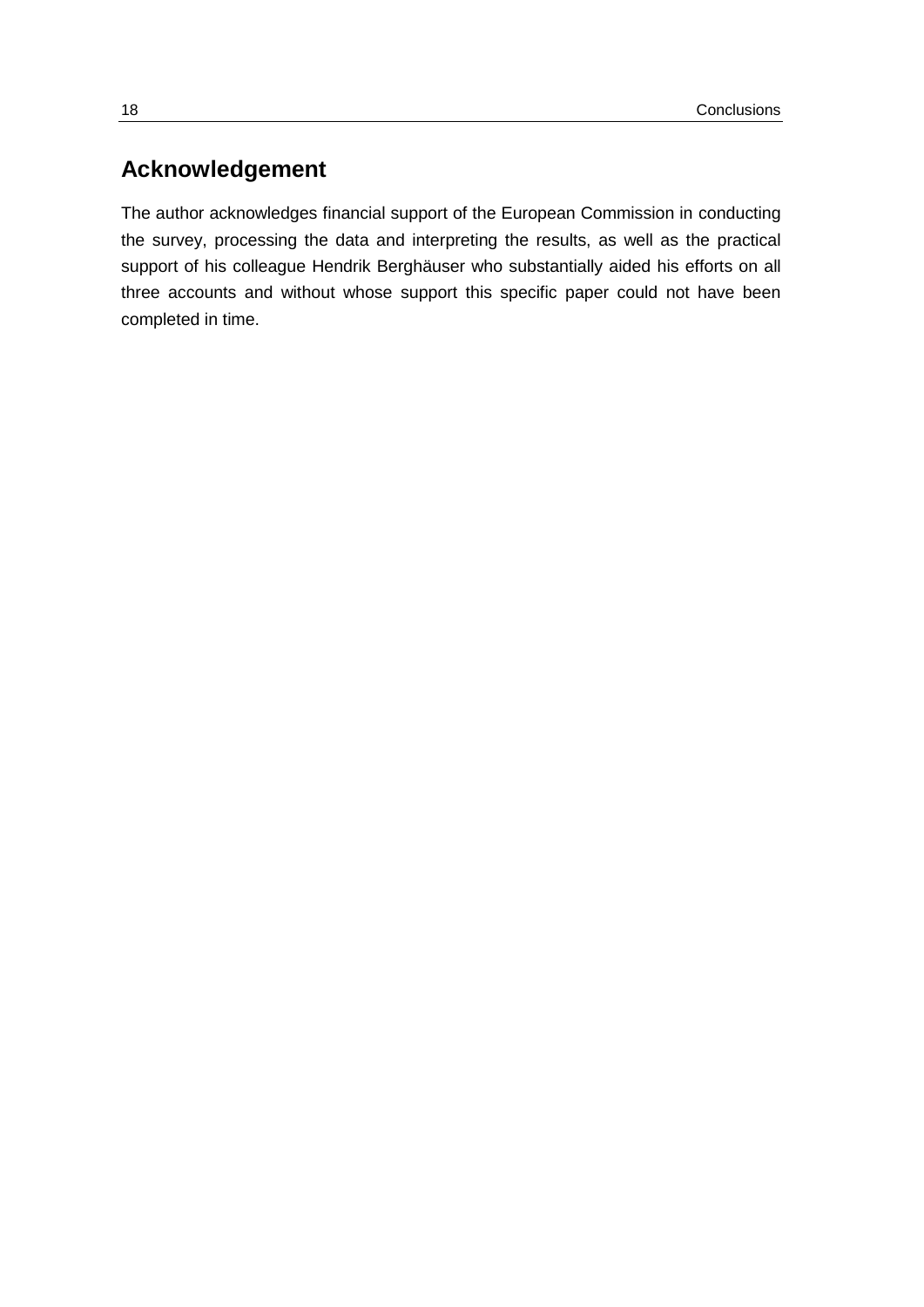### <span id="page-22-0"></span>**References**

- Asheim, B./Annerstedt, J./Blazek, J./Boschma, R./Brzica, D./Dahlstrand Lindholm, A./Del Castillo Hermosa, J./Laredo, P./Moula,M./Piccaluga, A. (2006): *Constructing Regional Advantage, principles, perspectives, policies*, report prepared by an independent expert group, chaired by Prof. Phil Cooke. Brussels: European Commission.
- Barca, F. (2009): *An Agenda for a Reformed Cohesion Policy: A Place-Based Approach to Meeting European Union Challenges and Expectations.* Independent report prepared at the request of the European Commissioner for Regional Policy. Brussels: European Commission.
- Bathelt, H. (2008): Knowledge-Based Clusters: Regional Multiplier Models and the Role of 'Buzz' and 'Pipelines'. In: Karlsson, C. (ed.) (2008): *Handbook of Research on Cluster Theory.* Cheltenham and Northampton (MA): Edward Elgar, 78-92.
- Bathelt, H./Malmberg, A./Maskell, P. (2004): Clusters and Knowledge: Local Buzz, Global Pipelines and the Process of Knowledge Creation. *Progress in Human Geography*, 28, 31-56. Doi: 10.1191/0309132504ph469oa.
- Capello, R./Kroll, H. (2016): From theory to practice in smart specialization strategy: emerging limits and possible future trajectories, *European Planning Studies*, 24, 1393-1406. Doi:10.1080/09654313.2016.1156058
- Foray, D. (2014): *Smart Specialisation, Opportunities and Challenges for Regional Innovations Policy.* London: Routledge.
- Foray, D./David, P.A./Hall, B.H. (2009): Smart Specialisation the Concept, Knowledge Economists Policy Brief n8 9, June, Brussels: European Commission. Available at http://ec.europa.eu/invest-inresearch/pdf/download\_en/kfg\_policy\_brief\_no9.pdf (accessed 9 January 2015).
- Foray, D./David, P.A./Hall, B.H. (2011): *Smart Specialization - From Academic Idea to Political Instrument/the Surprising Career of a Concept and the Difficulties Involved in its Implementation*, (= MTEI-WORKING\_-PAPER-2011-001). Lausanne: Ecole Polytechnique Federale de Lausanne.
- Foray, D./Goddard, J./Goenaga Beldarrain, X./Landabaso, M./McCann, P./Morgan, K./Nauwelaers, C./Ortega-Artile´s, R. (2012): Guide to Research and Innovation Strategies for Smart Specialisation (RIS3). European Commission, Smart Specialisation Platform. Available at [http://s3platform.jrc.ec.europa.eu/c/document\\_library/get\\_file?uuid=a39fd20b-](http://s3platform.jrc.ec.europa.eu/c/document_library/get_file?uuid=a39fd20b-9fbc-402b-be8c-b51d03450946&groupId=10157)[9fbc-402b-be8c-b51d03450946&groupId=10157](http://s3platform.jrc.ec.europa.eu/c/document_library/get_file?uuid=a39fd20b-9fbc-402b-be8c-b51d03450946&groupId=10157) (accessed 15 January 2015).
- Giddens, A. (1984): *The Constitution of Society. Outline of the Theory of Structuration*. Cambridge: Polity.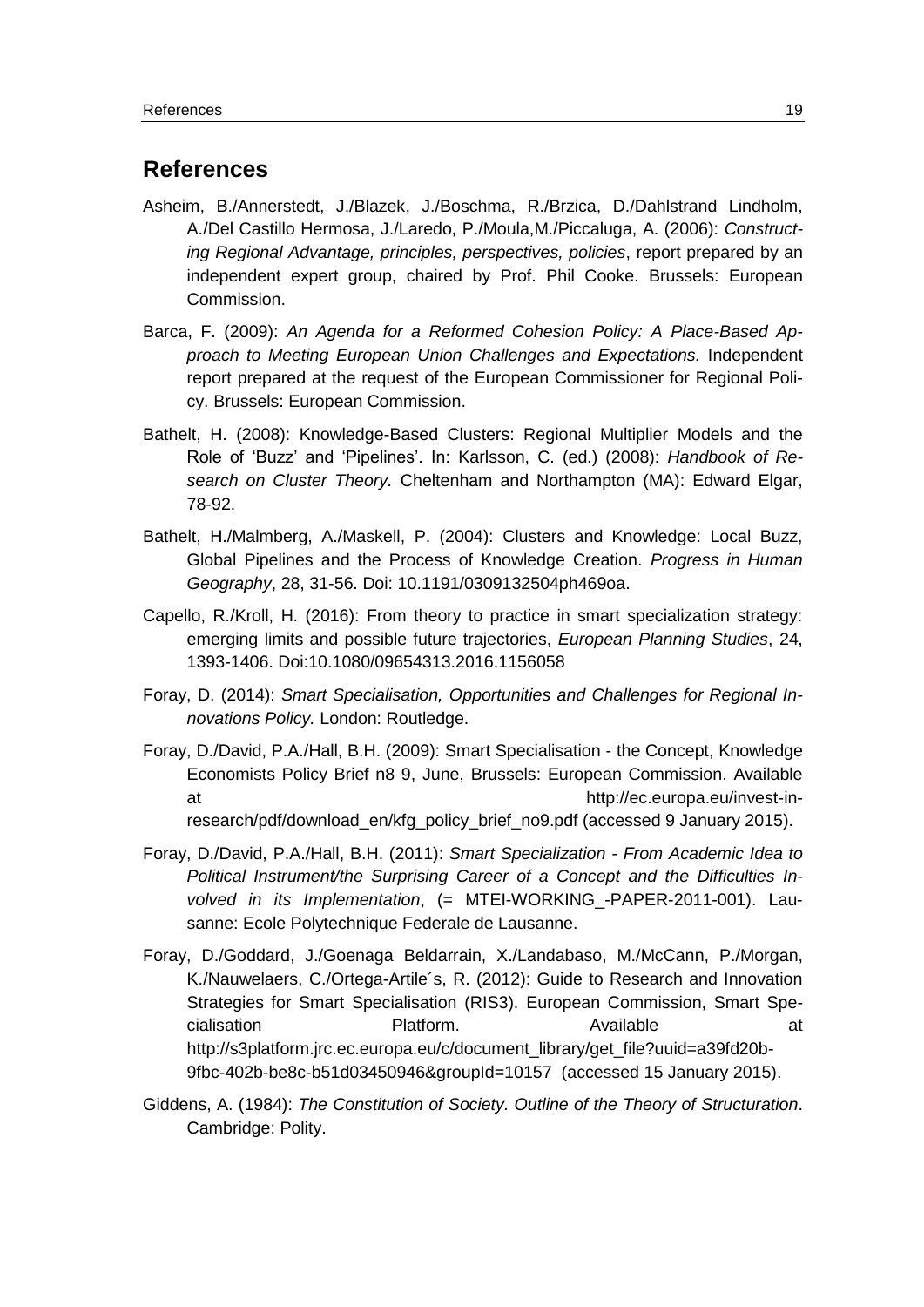- Hausman, R./Rodrik, D. (2003): Economic development as self-discovery. *Journal of Development Economics,* 72, 603–633.
- Iacobucci, D. (2014): Designing and implementing a smart specialisation strategy at regional level: Some open questions. *Scienze Regionali, Italian Journal of Regional Science*, 13, 107–126.
- Isaksen, A. (2014): Industrial development in thin regions: Trapped in path extension? *Journal of Economic Geography,* 2014, 1–16. Doi:10.1093/jeg/lbu026
- Isaksen, A./Trippl, M. (2014): *New path development in the periphery*. Papers in Innovation Studies No 2014/31, CIRCLE, Lund University.
- Kroll, H. (2015): Efforts to Implement Smart Specialization in Practice Leading Unlike Horses to the Water. *European Planning Studies*, 23, 2079-2098. Doi: 10.1080/09654313.2014.1003036
- Kroll, H. (2016): *Understanding the "Regional Policy Mix" - A Classification and Analysis of European Regions' Support Policies* (= Working Papers Firms and Region Nr. R1/2016). Karlsruhe: Fraunhofer ISI.
- Kroll, H./Muller, E./Schnabl, E./Zenker, A. (2014): *From Smart Concept to Challenging Practice – How European Regions Deal with the Commission's Request for Novel Innovation Strategies* (= Working Papers Firms and Regions Nr. R2/2014). Karlsruhe: Fraunhofer ISI.
- Kroll, H./Gabriel, M./Braun, A./Muller, E./Neuhäusler, P./Schnabl, E./Zenker, A., (2016): *A conceptual analysis of foundations, trends and relevant potentials in the field of frugal innovation (in Europe).* Interim report for the project "study on frugal innovation and reengineering of traditional techniques". Brüssel.
- Kroll, H./Meyer, N. (2016): *Analysing FP7 from a Systemic Perspective What Role for the Delineation and the Set up of the Sub-Programmes?* (Working Papers Firms and Region R3/2016). Karlsruhe: Fraunhofer ISI.
- Kuhlmann, S. (2001): Future governance of innovation policy in Europe three scenarios. *Research Policy*, 30, 953-976.
- Landabaso, M. (2012): What public policies can and cannot do for regional development, In: Cooke, P./Parrilli, M.D./Curbelo, J.L (Eds): *Innovation, Global Challenge and Territorial Resilience*. Cheltenham: Edward Elgar, 364–381.
- Landabaso, M. (2014): Time for the real economy: The need for new forms of public entrepreneurship. *Scienze Regionali, Italian Journal of Regional Science*, 13, 127–140.
- Lester, R.K. (2005): *Universities, Innovation, and the Competitiveness of Local Economies: A summary report from the Local innovation Systems Project-Phase1*. (= Local Innovation Systems Working Paper 05-005). Cambridge, MA: MIT-IPC.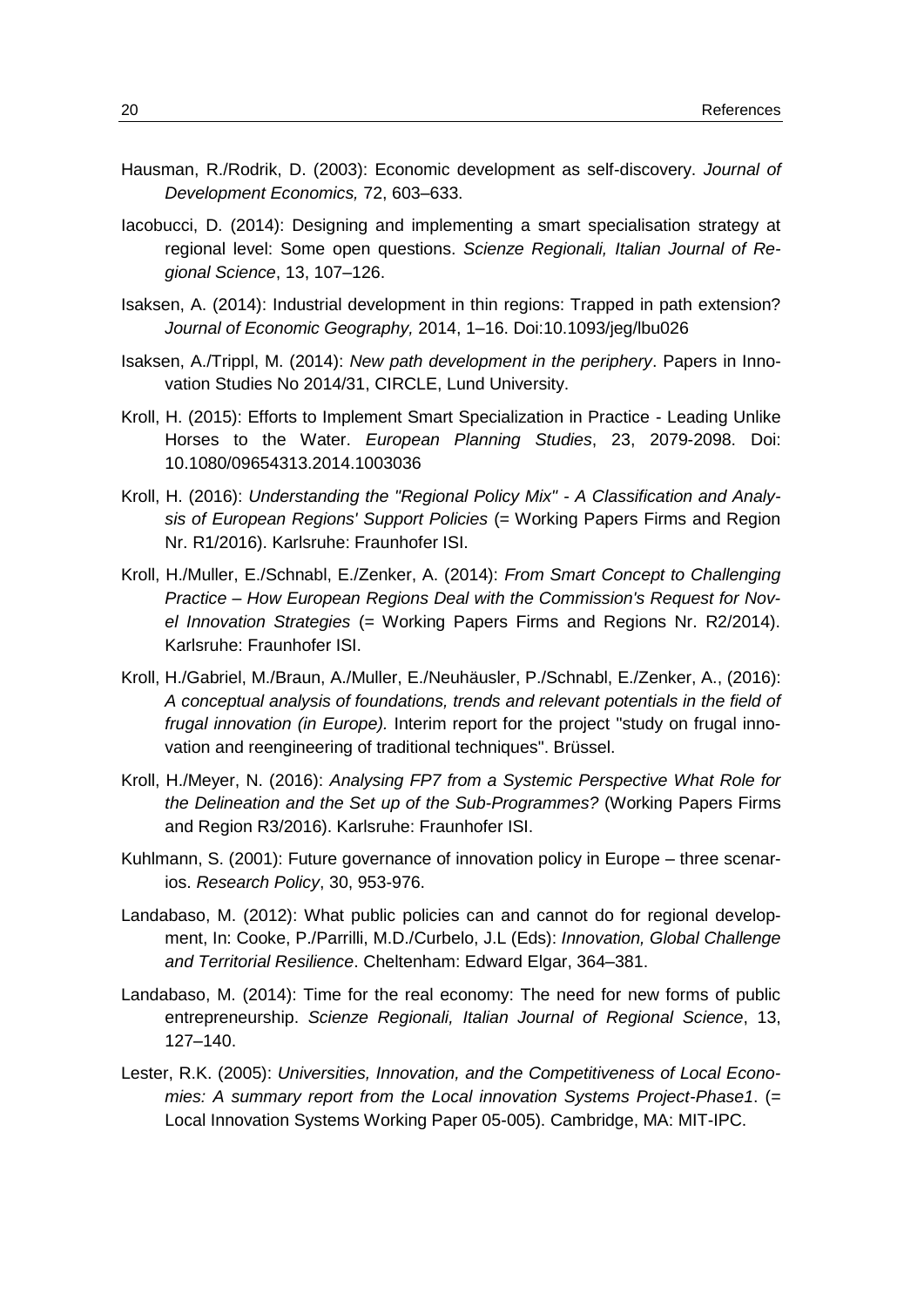- Freeman, C. (1987): *Technology Policy and Economic Performance: Lessons from Japan.* London: Pinter
- Lundvall, B-Å. (ed.) (1992): *National Innovation Systems: Towards a Theory of Innovation and Interactive Learning.* London: Pinter,.
- Markard, J./Truffer, B. (2008): Technological innovation systems and the multi-level perspective: Towards an integrated framework. *Research Policy,* 37, 596-615.
- Maskell, P./Bathelt, H./Malmberg, A. (2006): Building Global Knowledge Pipelines: The Role of Temporary Clusters. *European Planning Studies,* 14, 997-1013. Doi: 10.1080/09654310600852332.
- Mazzucato, M. (2013), *The Entrepreneurial State: debunking public vs. private sector myths*. London, UK: Anthem Press.
- Mohl, P./Hagen, T. (2010): Do EU structural funds promote regional growth? New evidence from various panel data approaches. *Regional Science and Urban Economics*, 40, 353–365.
- Nonaka, I./Toyama, R./Konno, N. (2000): 'SECI, Ba, and leadership: a unified model of dynamic knowledge creation'. *Long Range Planning*, 33, 5–34.
- Nonaka, I./Takeuchi, H. (1995), *The knowledge creating company: how Japanese companies create the dynamics of innovation*. New York: Oxford University Press, 284.
- Technopolis Belgium/Fraunhofer ISI & UNU-MERIT (2012): *Regional Innovation Monitor Annual Report "Governance, Policies, and Perspectives in European Regions",* Report to the European Commission, DG Enterprise and Industry, Directorate D-Industrial Innovation and Mobility Industries. Brüssel: Technopolis Belgium.
- Tödtling, F./Trippl, M. (2005): One size fits all? Towards a differentiated regional innovation policy approach, *Research Policy,* 34, 1203–1219.
- Vanguard Initiative (2016): [www.s3vanguardinitiative.eu](http://www.s3vanguardinitiative.eu/)
- Wenger, E. (1998): *Communities of Practice: Learning, Meaning, and Identity.* Cambridge: University Press.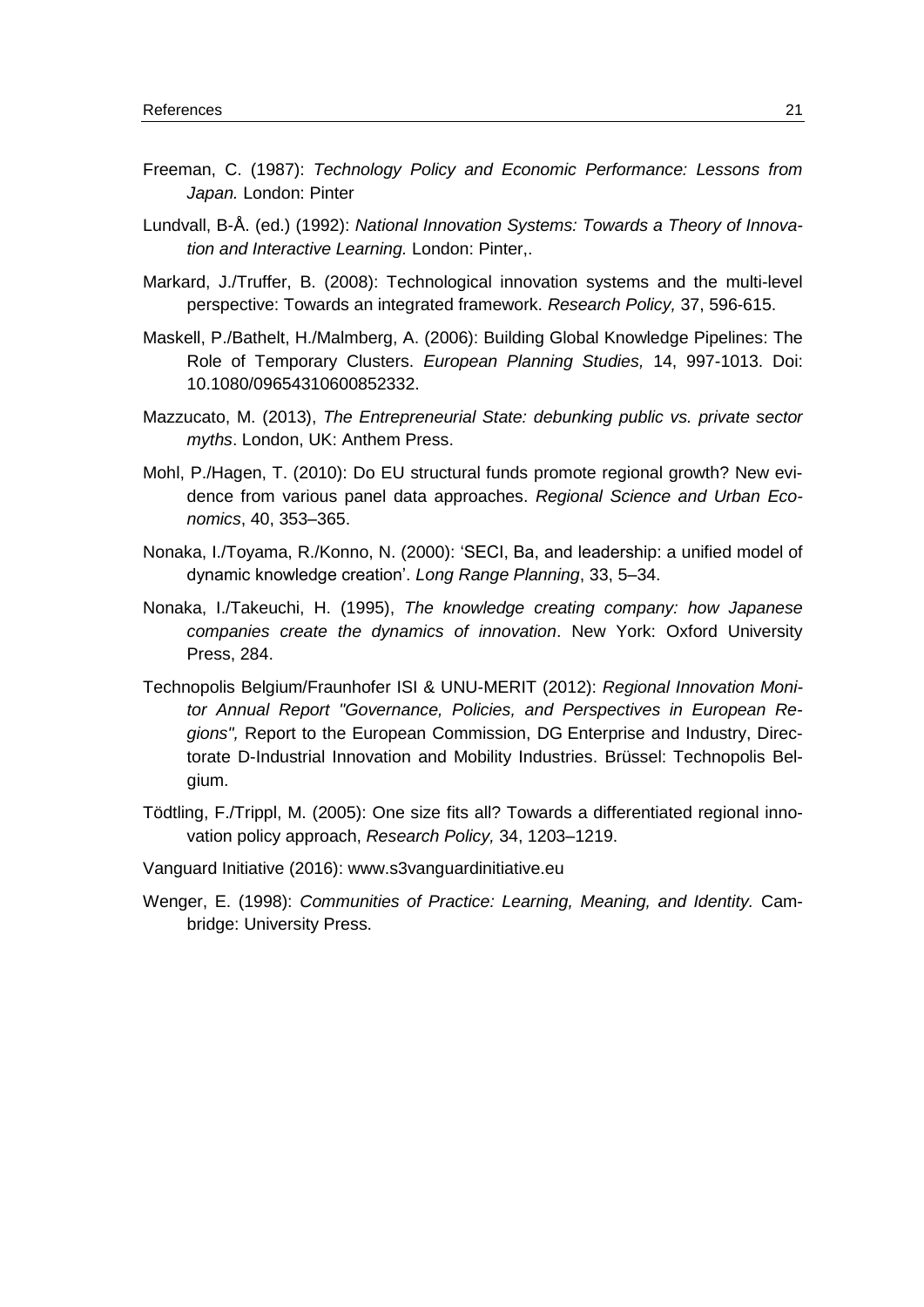# <span id="page-25-0"></span>**Annex**

<span id="page-25-1"></span>Figure A1: Coverage of European Regions by 2016 Fraunhofer Survey



Note: Red: Complete questionnaire, Blue: Partial questionnaire; National level in lighter shades Source: Own analysis, ESRI ArcGIS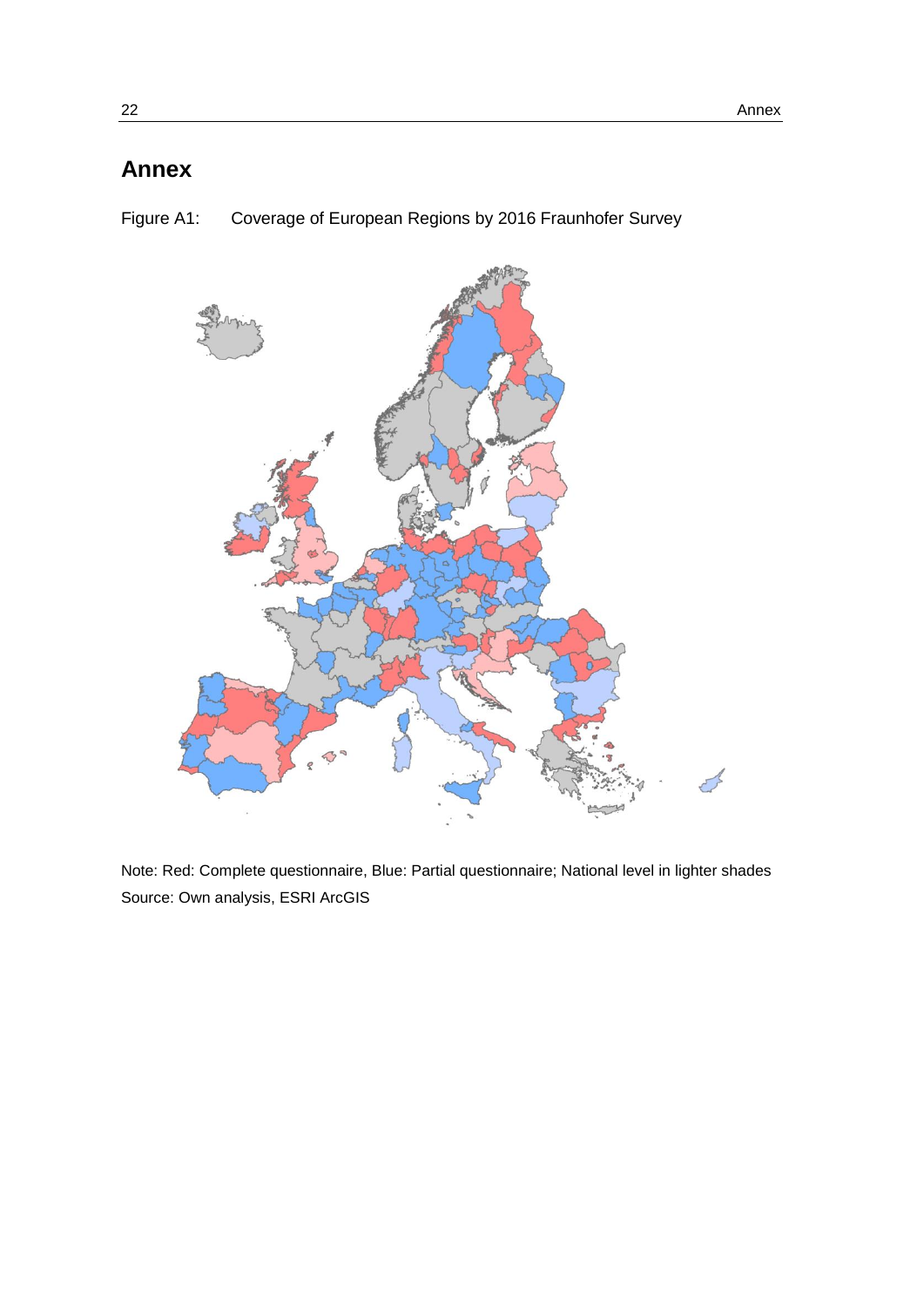The series "Working Papers Firms and Region" presents research work of the Competence Center "Policy – Industry – Innovation" of Fraunhofer Institute for Systems and Innovation Research ISI, Karlsruhe, Germany.

| No.                  | <b>Authors</b>                                                                                                         | <b>Title</b>                                                                                                                        |
|----------------------|------------------------------------------------------------------------------------------------------------------------|-------------------------------------------------------------------------------------------------------------------------------------|
| R <sub>1</sub> /2017 | <b>Henning Kroll</b>                                                                                                   | The Challenge of Smart Specialisation in less fa-<br>voured Regions                                                                 |
| R3/2016              | <b>Henning Kroll</b><br>Niclas Meyer                                                                                   | Analysing FP7 from a Systemic Perspective<br>What Role for the Delineation and the Set up of<br>the Sub-programmes?                 |
| R2/2016              | <b>Henning Kroll</b>                                                                                                   | Supporting New Strategic Models of Science-<br>Industry R&D Collaboration - A Review of Global<br>Experiences                       |
| R1/2016              | <b>Henning Kroll</b>                                                                                                   | Understanding the "Regional Policy Mix" - A Clas-<br>sification and Analysis of European Regions' Sup-<br>port Policies             |
| R2/2015              | Knut Koschatzky<br><b>Henning Kroll</b><br>Mirja Meyborg<br><b>Thomas Stahlecker</b><br>Anne Dwertmann<br>Monika Huber | Public-private partnerships in Research and Inno-<br>vation - Case studies from Australia, Austria,<br>Sweden and the United States |
| R1/2015              | <b>Henning Kroll</b>                                                                                                   | <b>Exploring Pathways of Regional Technological</b><br>Development in China through Patent Analysis                                 |
| R4/2014              | Knut Koschatzky<br><b>Esther Schnabl</b><br>Andrea Zenker<br><b>Thomas Stahlecker</b><br><b>Henning Kroll</b>          | The Role of Associations in Regional Innovation<br><b>Systems</b>                                                                   |
| R3/2014              | Knut Koschatzky                                                                                                        | New forms of regional interaction between univer-<br>sities and industry Evidence from Germany                                      |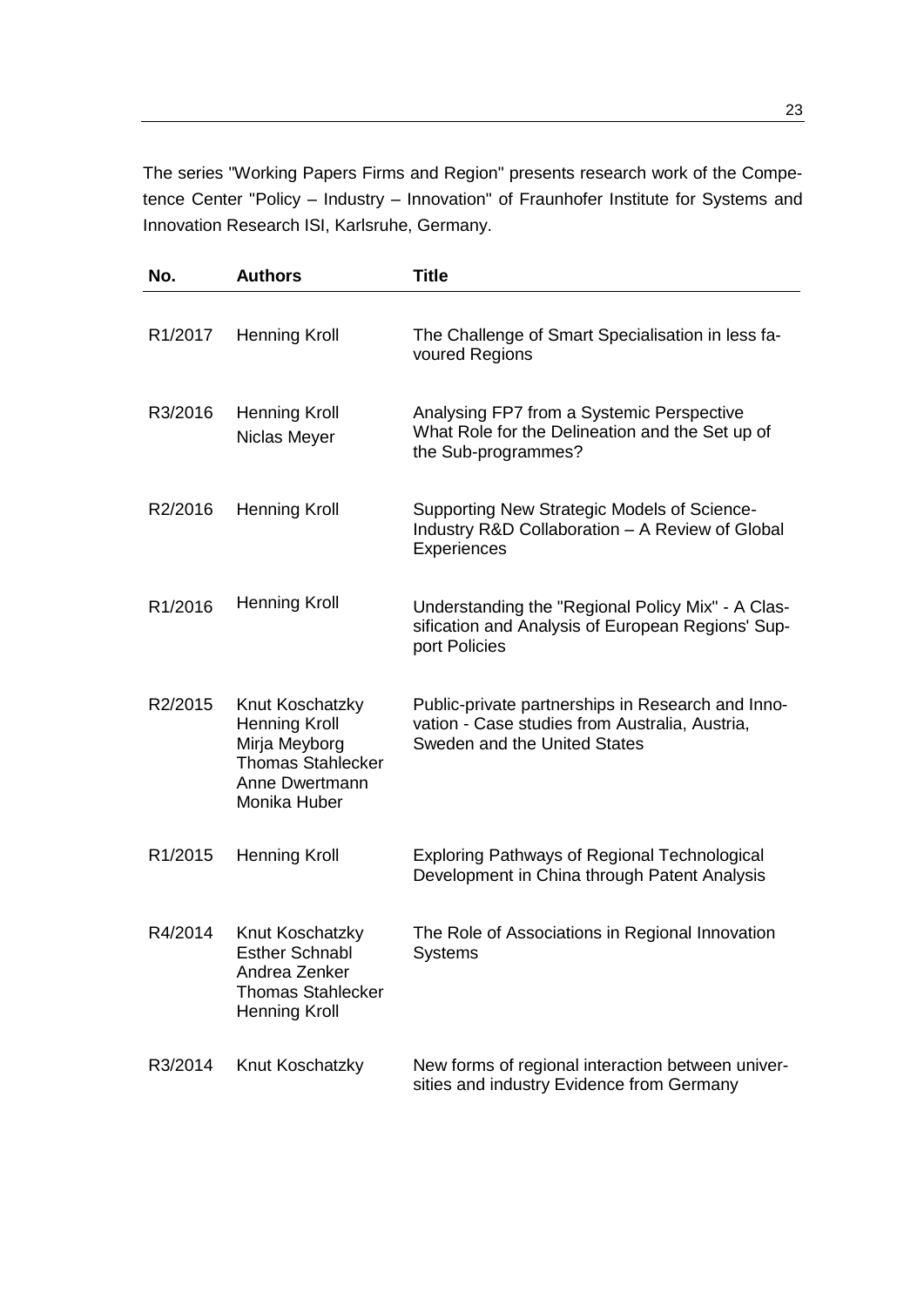24

| No.                  | <b>Authors</b>                                                                           | Title                                                                                                                                                                        |
|----------------------|------------------------------------------------------------------------------------------|------------------------------------------------------------------------------------------------------------------------------------------------------------------------------|
| R2/2014              | <b>Henning Kroll</b><br><b>Emmanuel Muller</b><br><b>Esther Schnabl</b><br>Andrea Zenker | From Smart Concept to Challenging Practice -<br>How European Regions Deal with the Commis-<br>sion's Request for Novel Innovation Strategies                                 |
| R <sub>1</sub> /2014 | <b>Henning Kroll</b><br><b>Torben Schubert</b>                                           | On universities' long-term effects on regional val-<br>ue creation and unemployment<br>The case of Germany                                                                   |
| R6/2013              | <b>Friedrich Dornbusch</b><br><b>Thomas Brenner</b>                                      | Universities as local knowledge hubs under differ-<br>ent technology regimes - New evidence from ac-<br>ademic patenting                                                     |
| R <sub>5</sub> /2013 | Elisabeth Baier<br><b>Henning Kroll</b><br>Andrea Zenker                                 | Templates of smart specialisation: Experiences of<br>place-based regional development strategies in<br>Germany and Austria                                                   |
| R4/2013              | <b>Thomas Stahlecker</b><br><b>Henning Kroll</b>                                         | Policies to Build Research Infrastructures in Eu-<br>rope – Following Traditions or Building New Mo-<br>mentum?                                                              |
| R3/2013              | Elisabeth Baier<br><b>Henning Kroll</b><br>Andrea Zenker                                 | Regional Autonomy with regard to Innovation Pol-<br>icy: A Differentiated Illustration of the European<br><b>Status Quo</b>                                                  |
| R2/2013              | Henning Kroll                                                                            | Patterns of Technology Transfer in Chinese Hot-<br>spots of Innovative Development -<br>The Perspective of the Recipient Firms                                               |
| R <sub>1</sub> /2013 | <b>Esther Schricke</b>                                                                   | Occurrence of cluster structures in knowledge-<br>intensive services                                                                                                         |
| R6/2012              | <b>Friedrich Dornbusch</b><br><b>Henning Kroll</b><br><b>Esther Schricke</b>             | Multiple Dimensions of Regionally-Oriented Uni-<br>versity Involvement - How Motivation and Oppor-<br>tunity Prompt German Researchers to Engage in<br><b>Different Ways</b> |
| R5/2012              | Natalia Irena Gust-<br><b>Bardon</b>                                                     | Regional Development in the Context of an Inno-<br>vation Process                                                                                                            |
| R4/2012              | Natalia Irena Gust-<br><b>Bardon</b>                                                     | The Role of Geographical Proximity in Innovation:<br>Do Regional and Local Levels Really Matter?                                                                             |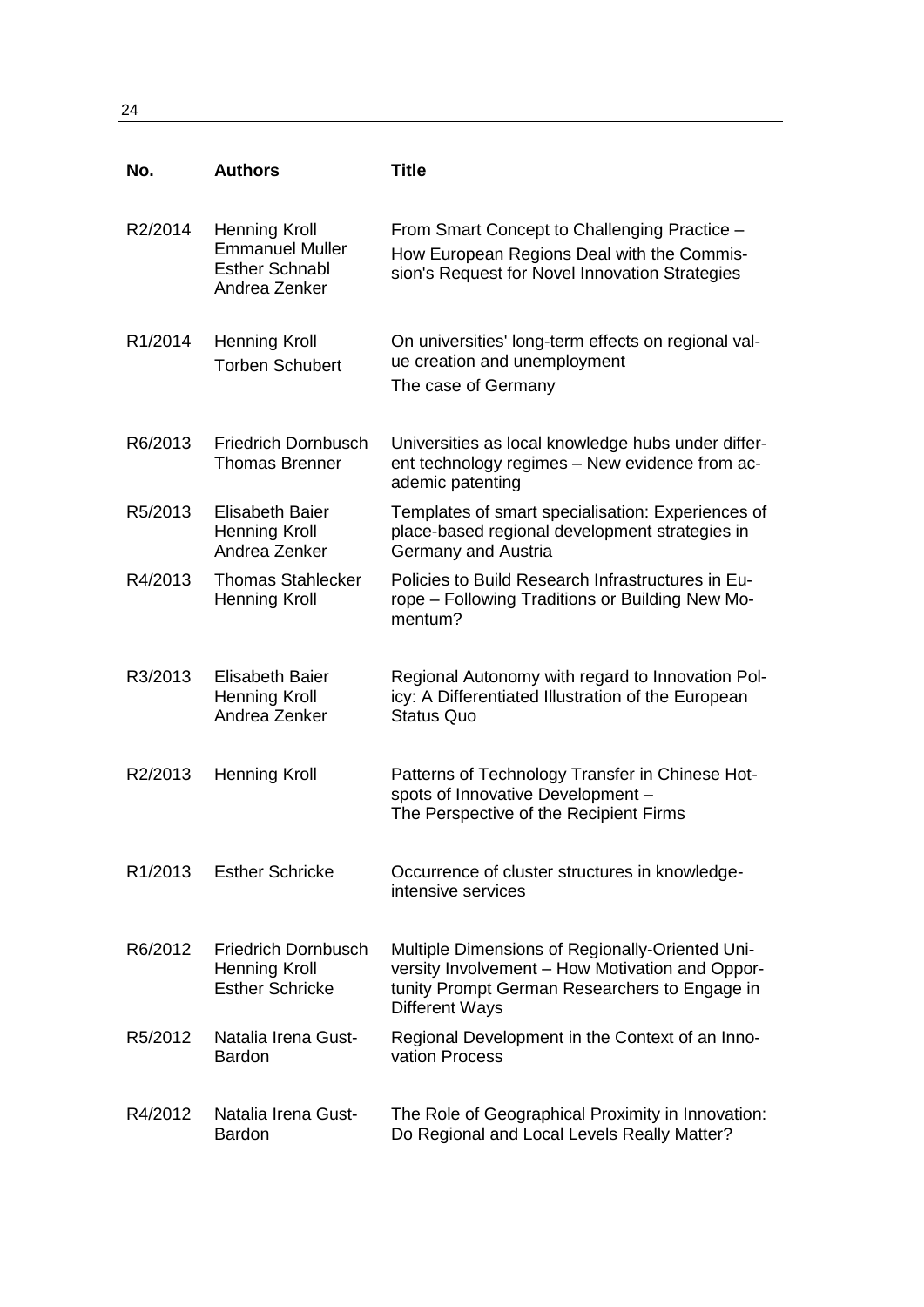| No.                  | <b>Authors</b>                                                                                  | <b>Title</b>                                                                                                                                                                                                                 |
|----------------------|-------------------------------------------------------------------------------------------------|------------------------------------------------------------------------------------------------------------------------------------------------------------------------------------------------------------------------------|
| R3/2012              | <b>Thomas Stahlecker</b><br><b>Henning Kroll</b>                                                | The cluster concept as a multi-dimensional the-<br>matic field: Methodological and substantive pers-<br>pectives                                                                                                             |
| R2/2012              | <b>Henning Kroll</b><br><b>Esther Schricke</b><br><b>Thomas Stahlecker</b>                      | Developing new roles for higher education institu-<br>tions in structurally-fragmented regional innovation<br>systems                                                                                                        |
| R <sub>1</sub> /2012 | Knut Koschatzky                                                                                 | Cluster quo vadis? The future of the cluster con-<br>cept                                                                                                                                                                    |
| R3/2011              | Knut Koschatzky<br>Miriam Hufnagl<br><b>Henning Kroll</b><br>Stephanie Daimer<br>Nicole Schulze | Relevanz regionaler Aktivitäten für Hochschulen<br>und das Wissenschaftssystem                                                                                                                                               |
| R2/2011              | Joachim Hemer                                                                                   | A Snapshot on Crowdfunding                                                                                                                                                                                                   |
| R <sub>1</sub> /2011 | <b>Emmanuel Muller</b><br>Jean-Alain Héraud<br>Nina Menz<br>Mickael Benaim<br>Andrea Zenker     | La mesure de l'impact des clusters – quelques<br>éléments de réflexion et de bibliographie                                                                                                                                   |
| R2/2010              | Knut Koschatzky<br><b>Thomas Stahlecker</b>                                                     | The changing role of universities in the German<br>research system: engagement in regional net-<br>works, clusters and beyond                                                                                                |
| R <sub>1</sub> /2010 | <b>Thomas Stahlecker</b><br>Knut Koschatzky                                                     | Cohesion policy in the light of place-based innova-<br>tion support: New approaches in multi-actors, de-<br>centralised regional settings with bottom-up strat-<br>egies?                                                    |
| R8/2009              | <b>Martin Fischer</b><br>Björn Wolf                                                             | Entstehungsbedingungen und Gestaltungsformen<br>von Public-Private-Partnerships als Ausgestal-<br>tungsform strategischer Forschungskooperationen<br>zwischen Wissenschaftseinrichtungen und Unter-<br>nehmen in Deutschland |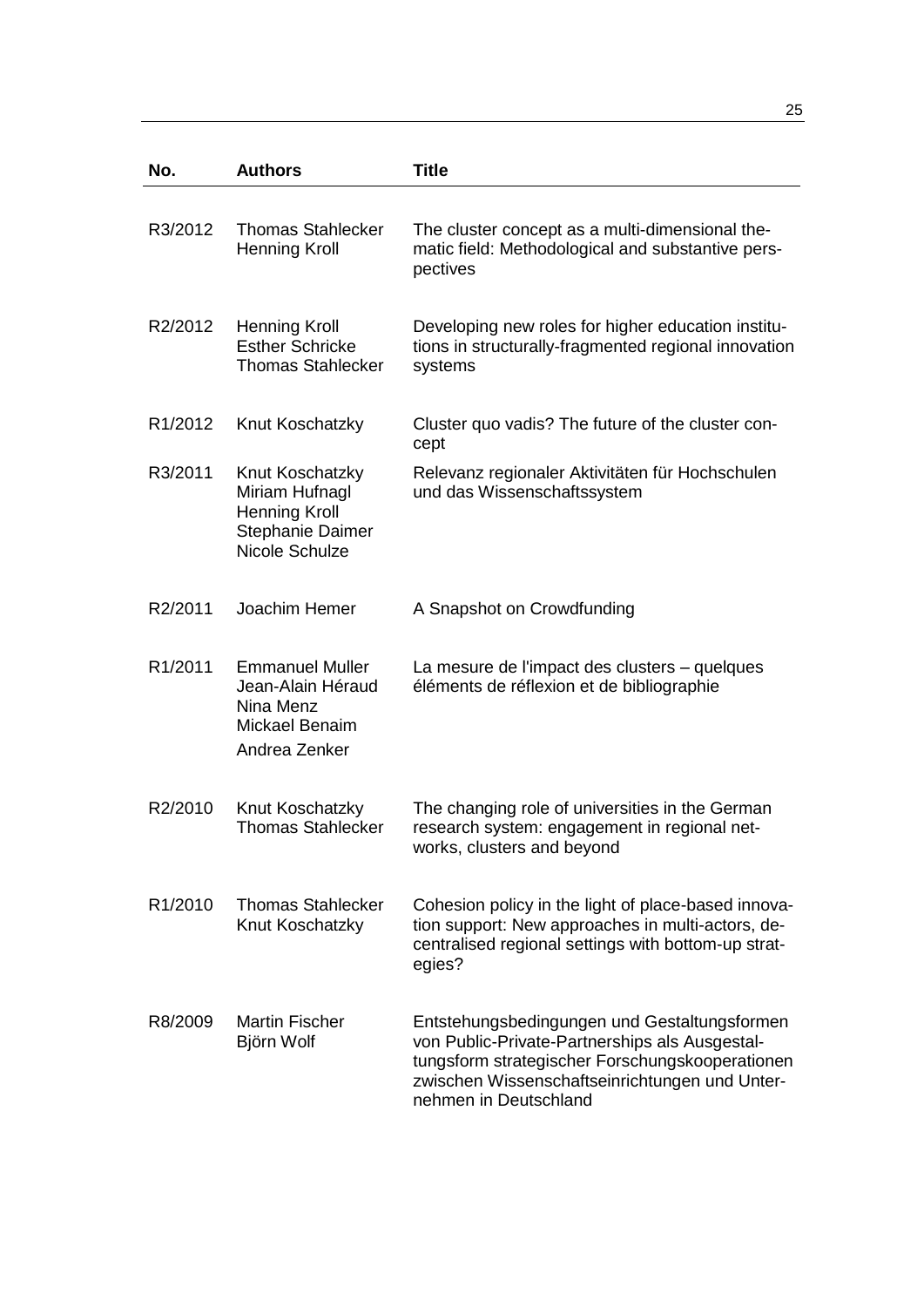26

| No.                  | <b>Authors</b>                                                                                | <b>Title</b>                                                                                                                           |
|----------------------|-----------------------------------------------------------------------------------------------|----------------------------------------------------------------------------------------------------------------------------------------|
|                      |                                                                                               |                                                                                                                                        |
| R7/2009              | <b>Emmanuel Muller</b><br>Andrea Zenker<br>Jean-Alain Héraud                                  | Entering the KIBS' black box: There must be an<br>angel! (or is there something like a knowledge<br>angel?)                            |
| R6/2009              | Knut Koschatzky                                                                               | The uncertainty in regional innovation policy:<br>some rationales and tools for learning in policy<br>making                           |
| R <sub>5</sub> /2009 | Bärbel Hüsing<br><b>Thomas Stahlecker</b>                                                     | Impact of regionalised RTDI policy measures in<br>Germany: The "Network RNA Technologies Berlin<br>(RiNA)" as an example               |
| R4/2009              | Knut Koschatzky<br><b>Elisabeth Baier</b><br><b>Henning Kroll</b><br><b>Thomas Stahlecker</b> | The spatial multidimensionality of sectoral innova-<br>tion - the case of information and communication<br>technologies                |
| R3/2009              | Knut Koschatzky<br><b>Thomas Stahlecker</b>                                                   | Cohesion policy at the interface between regional<br>development and the promotion of innovation                                       |
| R2/2009              | <b>Henning Kroll</b>                                                                          | Spillovers and Proximity in Perspective<br>A Network Approach to Improving the Operation-<br>alisation of Proximity                    |
| R <sub>1</sub> /2009 | <b>Henning Kroll</b>                                                                          | The Regional Development of Science and Inno-<br>vation in China - A Brief Review of Current Evi-<br>dence on Matches and Mismatches - |
| R3/2008              | Arlette Jappe-Heinze<br><b>Elisabeth Baier</b><br><b>Henning Kroll</b>                        | Clusterpolitik: Kriterien für die Evaluation von re-<br>gionalen Clusterinitiativen                                                    |
| R2/2008              | Arlette Jappe-Heinze<br>Knut Koschatzky                                                       | The spatial embeddedness of multinational enter-<br>prises' research activity<br>A bibliometric analysis                               |
| R <sub>1</sub> /2008 | David Doloreux<br>Andrea Zenker<br><b>Emmanuel Muller</b>                                     | Services à forte intensité de connaissances, con-<br>texte régional et comportements d'innovation: une<br>comparaison internationale   |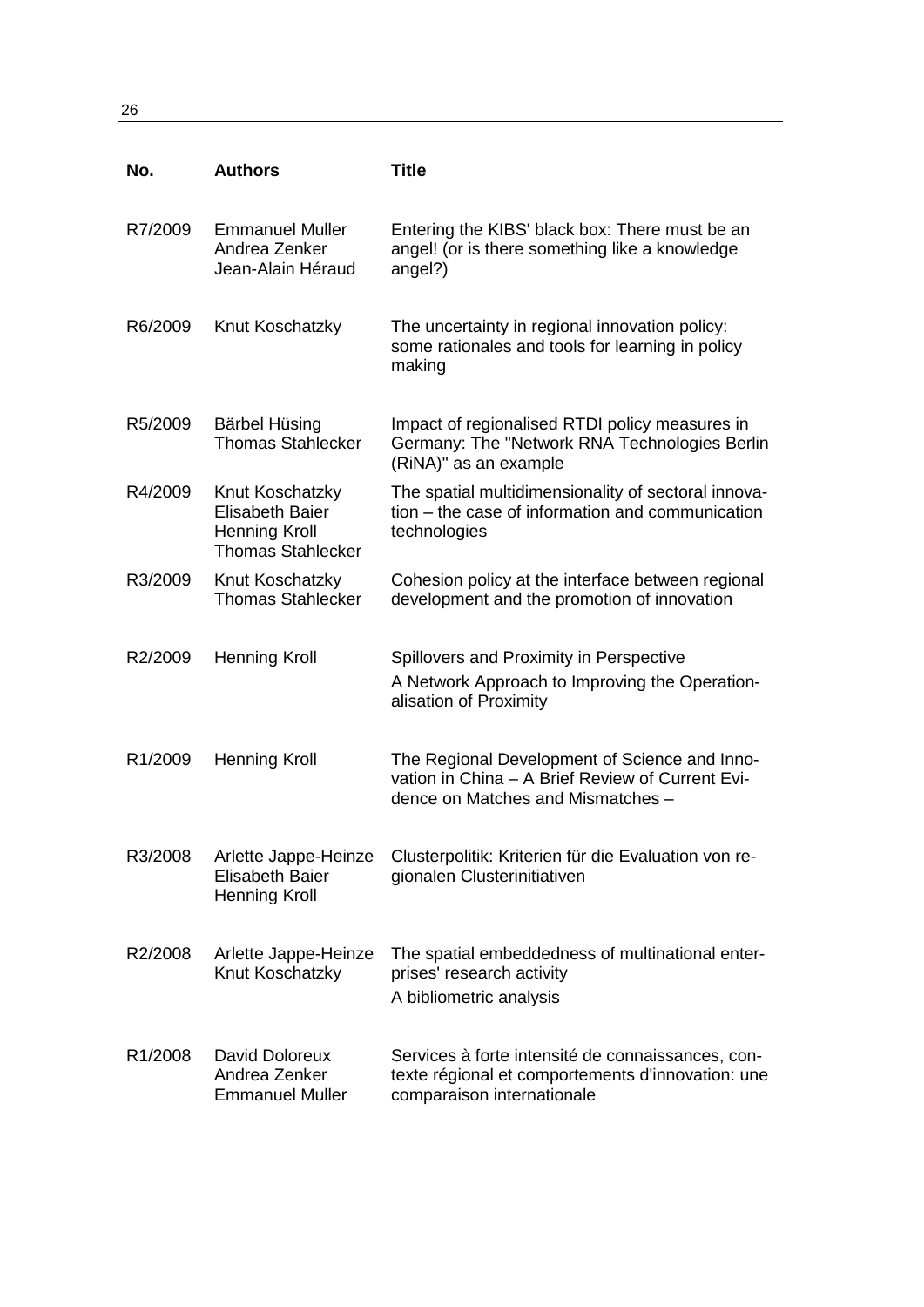| No.                  | <b>Authors</b>                                                                | <b>Title</b>                                                                                                                                                                                                    |
|----------------------|-------------------------------------------------------------------------------|-----------------------------------------------------------------------------------------------------------------------------------------------------------------------------------------------------------------|
| U1/2007              | <b>Emmanuel Muller</b><br>David Doloreux                                      | The key dimensions of knowledge-intensive busi-<br>ness services (KIBS) analysis: a decade of evolu-<br>tion                                                                                                    |
| R <sub>1</sub> /2007 | Knut Koschatzky<br>Vivien Lo                                                  | Methodological framework for cluster analyses                                                                                                                                                                   |
| U2/2006              | Björn Wolf                                                                    | Das Finanzierungsumfeld junger Unternehmen in<br>Deutschland                                                                                                                                                    |
| U1/2006              | Björn Wolf                                                                    | Empirische Untersuchung zu den Einflussfaktoren<br>der Finanzierungsprobleme junger Unternehmen<br>in Deutschland und deren Auswirkungen auf die<br>Wirtschaftspolitik                                          |
| R1/2006              | <b>Emmanuel Muller</b><br>Arlette Jappe<br>Jean-Alain Héraud<br>Andrea Zenker | A regional typology of innovation capacities in<br>New Member States & Candidate Countries                                                                                                                      |
| U1/2005              | Björn Wolf<br><b>Birgit Ossenkopf</b>                                         | Kapitalschonende Entwicklungswege - Ansätze<br>zur Lösung der Finanzierungsprobleme junger<br>innovativer Unternehmen                                                                                           |
| R2/2004              | Thomas Stahlecker<br>Knut Koschatzky                                          | On the significance of geographical proximity for<br>the structure and development of newly founded<br>knowledge-intensive business service firms                                                               |
| R <sub>1</sub> /2004 | <b>Thomas Stahlecker</b><br>Andreas Koch                                      | On the Significance of Economic Structure and<br>Regional Innovation Systems for the Foundation<br>of Knowledge-Intensive Business Services<br>A Comparative Study in Bremen, Munich, and<br>Stuttgart, Germany |
| R <sub>1</sub> /2003 | <b>Bodo Kubartz</b>                                                           | Wirtschaftliche, soziale und geographische Aspek-<br>te in Innovationsnetzwerken - Eine Untersuchung<br>des Nähekonzeptes am Beispiel von Forschungs-<br>und Entwicklungsdienstleistern                         |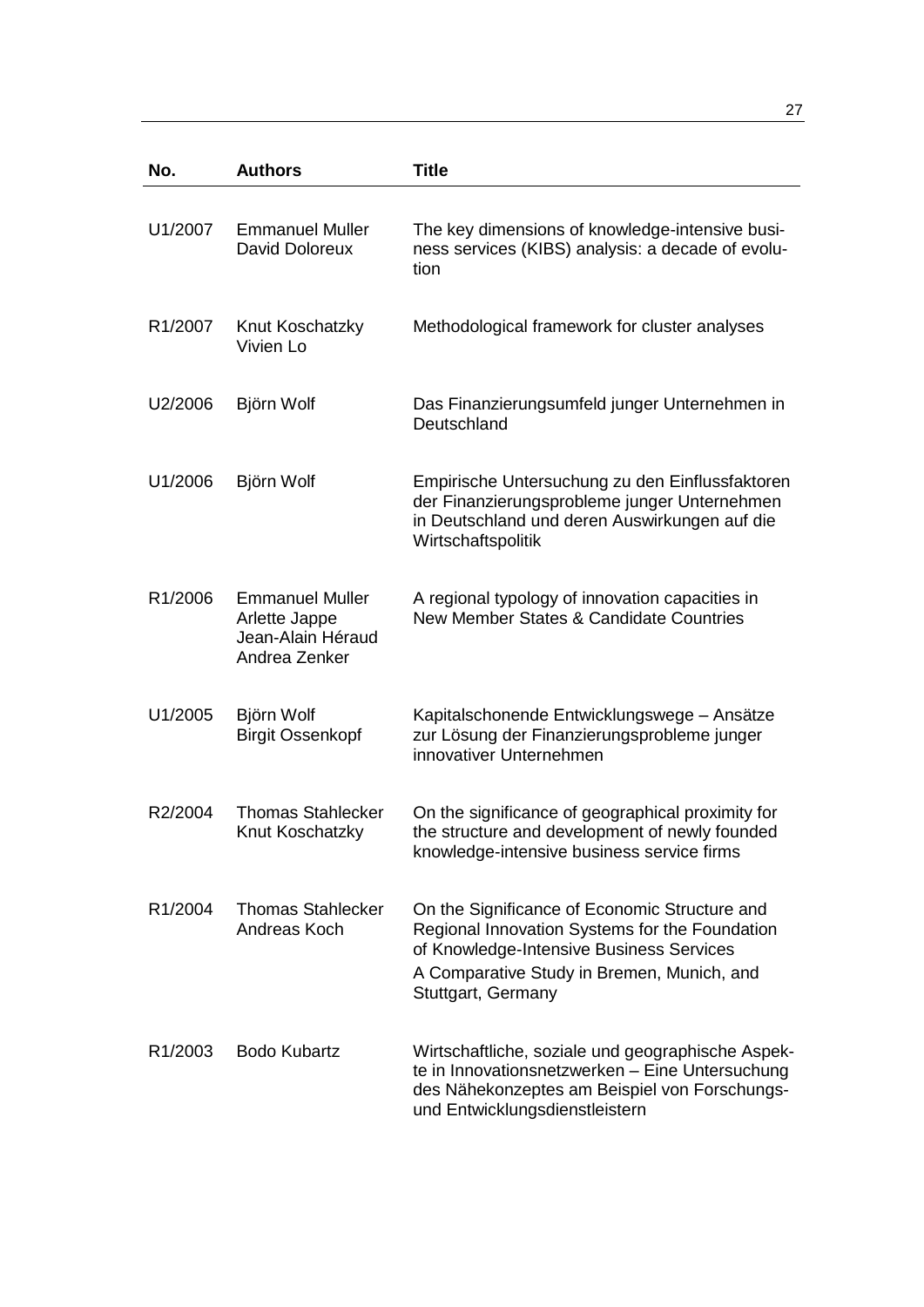28

| No.                  | <b>Authors</b>                                                                                | <b>Title</b>                                                                                                                                                                                                                         |
|----------------------|-----------------------------------------------------------------------------------------------|--------------------------------------------------------------------------------------------------------------------------------------------------------------------------------------------------------------------------------------|
| R2/2002              | Knut Koschatzky                                                                               | Innovationsorientierte Regionalentwicklungsstra-<br>tegien: Konzepte zur regionalen Technik- und<br>Innovationsförderung                                                                                                             |
| R <sub>1</sub> /2002 | Ralph W. Bruns<br>Jens Görisch                                                                | Unternehmensgründungen aus Hochschulen im<br>regionalen Kontext - Gründungsneigung und Mo-<br>bilitätsbereitschaft von Studierenden                                                                                                  |
| U1/2001              | Rana Adib<br>Frank Gagelmann<br>Knut Koschatzky<br><b>Klaus Preiser</b><br>Günter Hans Walter | An Integrated Microfinancing Concept for Rural<br>Electrification by Photovoltaics in Developing<br>Countries                                                                                                                        |
| R3/2001              | Knut Koschatzky                                                                               | The role of higher education institutions for entre-<br>preneurship stimulation in regional innovation sys-<br>tems - Evidence from the network-oriented<br>"EXIST: Promotion of university-based start-ups"<br>programme in Germany |
| R2/2001              | <b>Emmanuel Muller</b><br>Andrea Zenker                                                       | Business services as actors of knowledge trans-<br>formation and diffusion: some empirical findings<br>on the role of KIBS in regional and national inno-<br>vation systems                                                          |
| R1/2001              | Knut Koschatzky<br><b>Casper Merkle</b><br><b>Martin Berger</b><br><b>Volker Meyer</b>        | Innovation und Kooperation bei unternehmensna-<br>hen Dienstleistern in Baden, Gironde und Süd-<br>holland - Ein Vergleich zwischen jungen und alten<br><b>Betrieben</b>                                                             |
| R2/2000              | <b>Ulrike Broß</b><br>Günter H. Walter                                                        | Socio-economic Analysis of North Rhine-<br>Westphalia<br>Joint Research Project INCO-COPERNICUS                                                                                                                                      |
| R <sub>1</sub> /2000 | Knut Koschatzky                                                                               | The regionalisation of innovation policy in Germa-<br>ny - Theoretical foundations and recent experi-<br>ence                                                                                                                        |
| R4/1999              | Knut Koschatzky<br><b>Ulrike Broß</b>                                                         | Struktur und Dynamik von regionalen Innovations-<br>netzwerken unter Transformationsbedingungen -<br>das Beispiel Slowenien                                                                                                          |